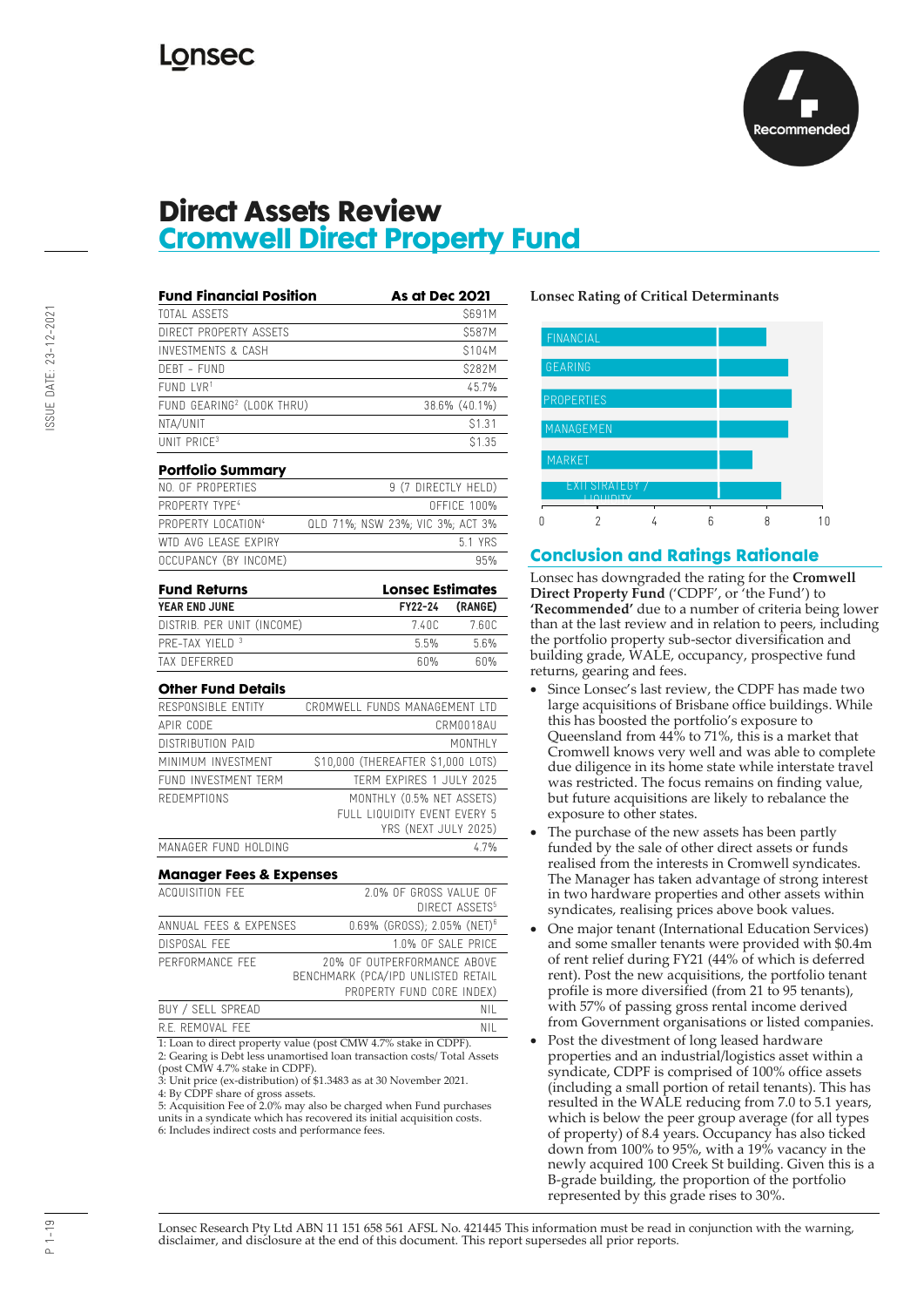# **Cromwell Direct Property Fund**

- The Manager has a mandate to continue to build a portfolio of direct assets that meet the requirements of CDPF, although it now appears that the focus will be on office properties, rather than a diversified approach to property sub-sectors.
- However, there is some uncertainty in the office sector given the impact of COVID-19 lock-downs on tenant demand and the longer-term impact of the work-from-home trend. Sydney and Melbourne are seeing CBD's gradually recover and occupancy is expected to pick-up considerably from late January 2022 (assuming no further lock-downs). Globally, there is strong demand for A-grade and above space that provides modern and safe amenity for a more flexible workforce.
- In order to complete recent acquisitions, the Fund has established and drawn down on further debt facilities. Gearing (LVR) is currently 48.3% which is just under the 50% bank covenant. Post CMW making an investment of about 4.7% into CDPF during December 2021, gearing (LVR) will reduce to 45.7%. This is high compared to Lonsec's peer group.
- Furthermore, the syndicate investments have separate debt funding arrangements, with varying maturities and attractive / flexible funding terms. On a look-through basis, gearing (Debt\*/Total Assets) is 40.1% post the CMW investment in CDPF.

(Note\* - Less unamortised transaction costs)

- On current monthly net equity inflows the CDPF gearing should reduce to around 30%-35% (LVR) in twelve months.
- The Fund's estimated **distribution yield** (both on a pre-tax and after-tax basis) is slightly below the peer group average. Total returns of the CDPF have been strong in absolute terms achieving 9.9% p.a. (6.0% income and 3.9% growth) since inception just over eight years ago. In relation to Lonsec's peer group, the CDPF has slightly underperformed the average by -1.7% to -1.9% during the last five years.
- On Lonsec's fees analysis including data provided by the Manager on indirect costs and performance fees, the **Fund's overall fees and expenses are higher than the Lonsec peer group** on both a gross and net assets basis. The Performance Fee share of 20% excess above the Benchmark is at the high end of Lonsec' sample of unlisted property funds and Lonsec would prefer to see a performance fee payable only if the Fund achieved a positive return. There could also be some double charging if performance fees at the underlying syndicate level (20% share above 10% p.a. return) are triggered.
- The CDPF **net asset backing** is equivalent to \$0.97 on a per dollar invested basis, is slightly above the average for open-end funds and well above that for closed-end funds as a lot of the establishment costs have already been absorbed by the Fund.
- Lonsec has observed the change in the Cromwell Property Group Board and note that there has been a refresh of a number of directors, although the majority of independents has remained. Oversight of the Fund by the Cromwell Funds Management Board remains largely unchanged, with all the independent/ external directors continuing in their roles.
- The change in CEO and recent changes to the personnel at Cromwell Funds Management /

Cromwell Direct Property Fund will be monitored by Lonsec. A positive change is that CMW has committed to a permanent holding in the Fund (initially 4.7% of units). Along with some senior management having holdings in the Fund, this shows an improved alignment of interest with investors.

- Cromwell retains an experienced team of property professionals, who have demonstrated an ability to make sound strategic decisions and form strong relationships with industry participants for the benefit of investors.
- The Manager offers investors a **limited monthly redemption facility** up to 0.5% of the Fund's net asset value per month (6% p.a.) but can be higher if the Fund's cash exceeds 6% of assets. On the lesser amount, the Fund's liquidity feature is lower than the peers average of around 8% p.a. of net assets.
- The Manager also intends to offer a **full Periodic Withdrawal Opportunity**, with the next scheduled on or around  $1$ July 2025 and thereafter every five years.
- While the individual properties could readily be sold in normal market conditions, it has been shown with similar fund-of-funds during financial market crises, disposing of investments in unlisted funds may not be readily completed.

### **Changes Since Previous Lonsec Review**

Changes in the Fund's key metrics are summarised below:

|                                      | PREVOUS REVIEW    | THIS REVIEW                 |
|--------------------------------------|-------------------|-----------------------------|
| GROSS ASSFTS                         | S405M             | $$691M (\triangle)$         |
| UNIT PRICF                           | S <sub>1.24</sub> | $$1.38$ ( $\triangle$ )     |
| NO. OF ASSETS - DIRECT<br>(INDIRECT) | 6(3)              | $7(2)(-)$                   |
| WALE (INCOME) - YRS                  | 70                | $5.1$ ( $\nabla$ )          |
| OCCUPANCY                            | 100%              | $95\%$ ( $\nabla$ )         |
| NO. OF DIRECT TENANTS                | 21                | $94 \; (\triangle)$         |
| PRE-TAX YIFI D                       | 5.9%              | $5.5\%$ ( $\nabla$ )        |
| CAP'N RATE (WTD AVG)                 | 6.13%             | $5.85\%$ ( $\nabla$ )       |
| GEARING (LOOK-THRU)                  | 27%               | $40\%$ ( $\blacktriangle$ ) |
|                                      |                   |                             |

- In May 2021, the Fund acquired a 100% interest in 545 Queen St, Brisbane for \$117.5m (excluding costs).
- In December 2021, the Fund acquired a 100% interest in 100 Creek St, Brisbane for \$184.7m (\$199.0m including costs).
- The Funds 100% interest in Bunnings Munno (SA) was sold in August 2021 realising \$48.8m (before costs).
- The property owned by the CICHT (117 Brisbane Rd, Ipswich) is being sold and CDPF's interest in this Fund is expected to realise \$13.5m.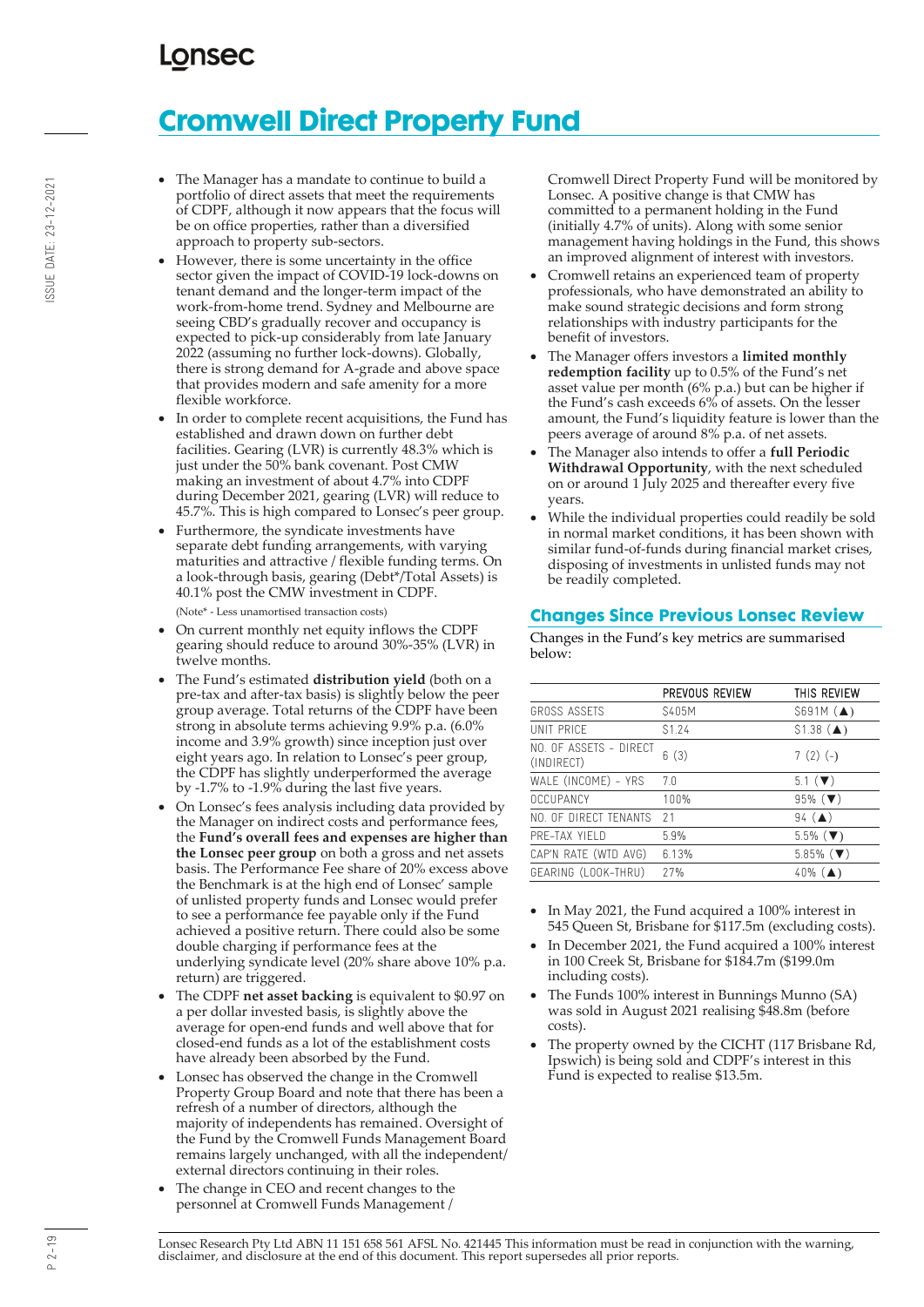# **Cromwell Direct Property Fund**

### **Using This Fund**

**This is General Advice only and should be read in conjunction with the Disclaimer, Disclosure and Warning on the final page.**

- Lonsec notes that the Manager has produced a Target Market Determination (TMD) which forms part of the Responsible Entity's Design and Distribution Obligations for the Fund. Lonsec has sighted the TMD that has been provided by the Manager and notes that this should be referred to for further details on the Target Market Summary, Description of Target Market and Review Triggers.
- Forward looking estimates of returns are either sourced from the PDS forecasts or Lonsec estimates based on data supplied by the Manager, external valuation reports or other third-party data sources deemed to be reliable but are not a guarantee of future performance.

### **Fund Strategy/Objective**

- Cromwell Direct Property Fund is an unlisted property trust which invests in a portfolio of direct properties and unlisted trusts with a cash reserve.
- The Fund invests in non-residential Australian property, with a primary focus on commercial, industrial and retail property. The property trusts invested in may be operated by Cromwell or other managers.
- The Fund aims to provide investors with a monthly tax advantaged income, along with the potential for capital growth.
- The Fund aims to deliver a total return (after fees) in excess of the PCA/MSCI Unlisted Retail Property Fund Core Index over rolling three year periods.

### **Risk Assessment**

- Lonsec rates the **key risk factors** associated with the Cromwell DPF in the following table, which are assessed in the overall context of both competing unlisted property funds and relative to other asset classes. Taking all these factors into consideration, Lonsec considers an investment in the Fund to be of **low to medium risk.**
- **Capital Gain vs. Income** is deemed medium given that property funds have a higher element of capital risk than some other asset classes (e.g. cash or bonds).
- **Gearing Risk** is considered high at 46% (LVR as at December 2021) compared to Lonsec's unlisted peer group average of 38%. The gearing of the Fund (Debt/Total Assets and on a look-through basis) of 40% is lower and has historically been managed well below the 50% maximum. CDPF's gearing is expected to reduce on current net equity inflows.
- The risk of **Related Party Transactions** is deemed medium as some of the Fund's property and leasing services are provided by other CMW entities. The Manager will also utilise Cromwell's internal resources, with clearly defined protocols for managing conflicts of interest.
- While the **liquidity** of separate interests in direct properties and other unlisted property trusts in

theory may be more liquid than ownership of units in a single unlisted property trust, liquidity risk in the unlisted property sector is regarded as high compared to other asset classes.

| <b>Level of Assessed Risk</b>  | Low | Med | High |
|--------------------------------|-----|-----|------|
| <b>OPERATIONAL EARNINGS</b>    |     |     |      |
| <b>BUSINESS</b>                |     |     |      |
| <b>I FASING</b>                |     |     |      |
| CAPITAL GAIN VS. INCOME        |     |     |      |
| DIVERSIFICATION                |     |     |      |
| MARKET VOLATILITY              |     |     |      |
| <b>FINANCIAL</b>               |     |     |      |
| LEVERAGE (GEARING)             |     |     |      |
| REFINANCING                    |     |     |      |
| INTEREST COST / HEDGING        |     |     |      |
| <b>CURRENCY</b>                |     |     |      |
| COUNTERPARTY                   |     |     |      |
| SUPPORT TO DISTRIBUTIONS       |     |     |      |
| <b>MANAGEMENT &amp; OTHERS</b> |     |     |      |
| <b>FXPERIENCE</b>              |     |     |      |
| INDEPENDENCE                   |     |     |      |
| RELATED PARTY TRANSACTIONS     |     |     |      |
| <b>LIQUIDITY</b>               |     |     |      |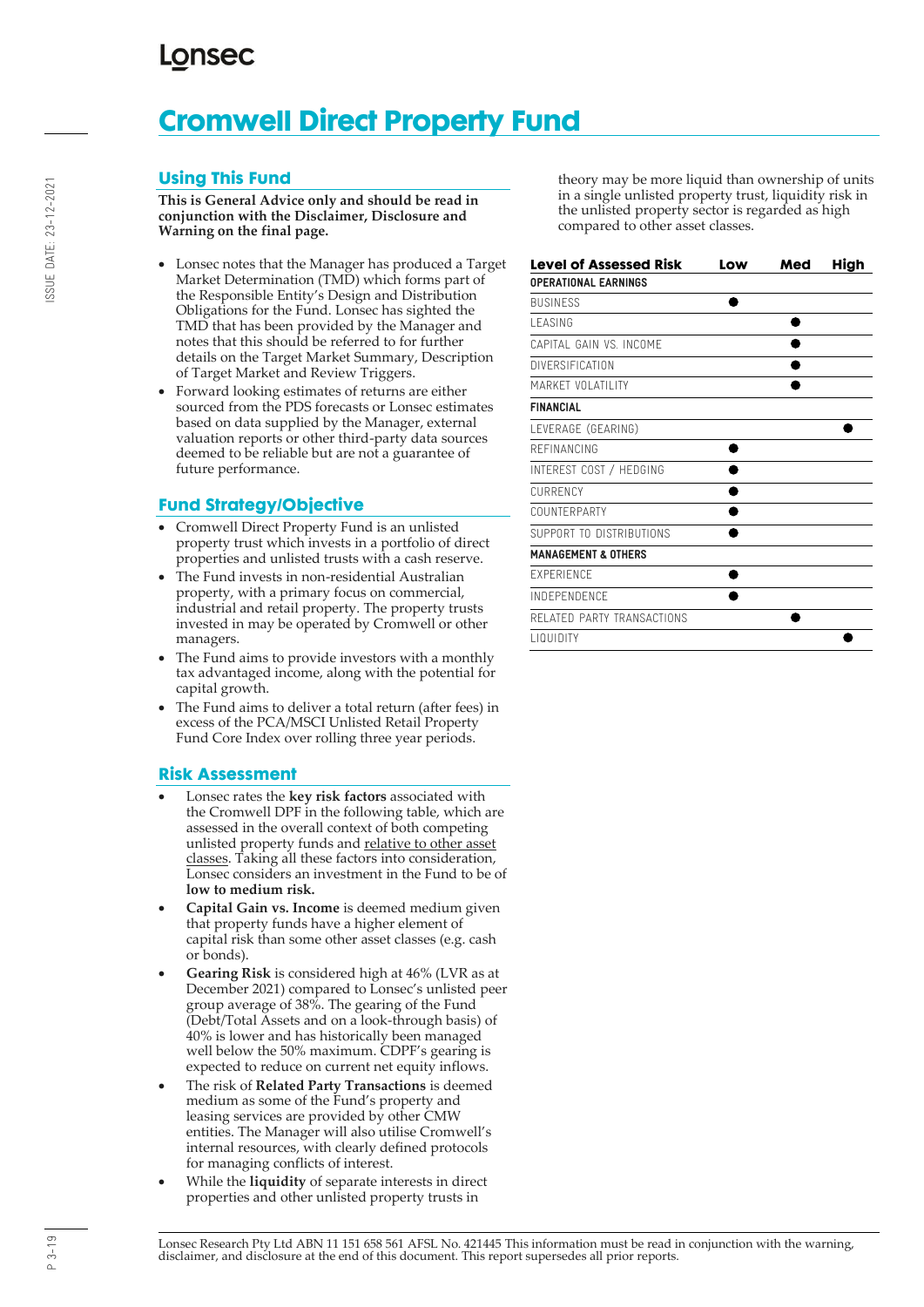## **LONSEC**

# **Cromwell Direct Property Fund**

### **Properties**

### **Portfolio Overview**

- The portfolio consists of investments in nine properties via 100% ownership of seven direct properties and two properties via Cromwell syndicates.
- Since the last Lonsec review, the Fund has sold one and purchased two direct properties (all 100% interest) and one syndicate investment property has been sold – with the proceeds distributed to unitholders (including CDPF) in November 2021.

### **Assets by sector**

• The Fund is currently invested only in the **office property** sector, although some buildings have a small retail tenancy component. While the Fund has the capability to invest in industrial and retail properties (it has owned hardware properties in the past), the Manager has indicated that the Fund will predominantly invest in office properties.

#### **Assets by location**

- The latest two acquisitions of direct properties have been in Brisbane, bringing the Fund's exposure to Queensland up from 44% to 71%. As a result of this, the Fund's exposure to NSW has reduced from 36% to 23%. The representation in South Australia has dropped from 9% to zero following the sale of the property located there.
- The changes in geographical exposure is more a result of opportunities to realise and purchase assets at attractive prices, rather than a deliberate strategy to gain exposure to a particular location. As further portfolio changes are made, the high exposure to Queensland is likely to reduce.

#### **1.2 Tenants and Leases**

• The Fund's Weighted Average Lease Expiry (WALE) has reduced from 7.0 to 5.1 years which is lower than Lonsec's peer group average.

### **Lease Expiry by Year**



Source: Cromwell as at 2 December 2021.

From the following table of top ten tenants, there is a cluster of expiries in 2028/2029/2030, but generally the lease expiries are now more evenly spread than at the last review.

### **Top Ten Tenants**

| TENANT (PROPERTY)                        | % GROSS<br>INCOME | <b>EXPIRY</b> |
|------------------------------------------|-------------------|---------------|
| ERGON ENERGY (T'VILLE)                   | 10.6%             | 2029          |
| ENERGEX (NEWSTEAD)                       | 9.4%              | 2026          |
| INT'NAL EDUCATION SERVICES (SPRING HILL) | 6.6%              | 2030          |
| WINC AUSTRALIA (MASCOT)                  | 6.3%              | 2028          |
| GOV'T PROPERTY NSW (QUEANBEYAN)          | 5.5%              | 2028          |
| CONTAINER EXCHANGE (CREEK ST)            | 3.6%              | 2023          |
| SONIC HEALTHCARE (QUEEN ST)              | 3.4%              | 2029          |
| ELECTROLUX (MASCOT)                      | 3.3%              | 2030          |
| CALIBRE PROFESSIONAL (QUEEN ST)          | 3.0%              | 2024          |
| OTW CORP (CREEK ST)                      | 2.6%              | 2027          |
|                                          |                   |               |

As at December 2021.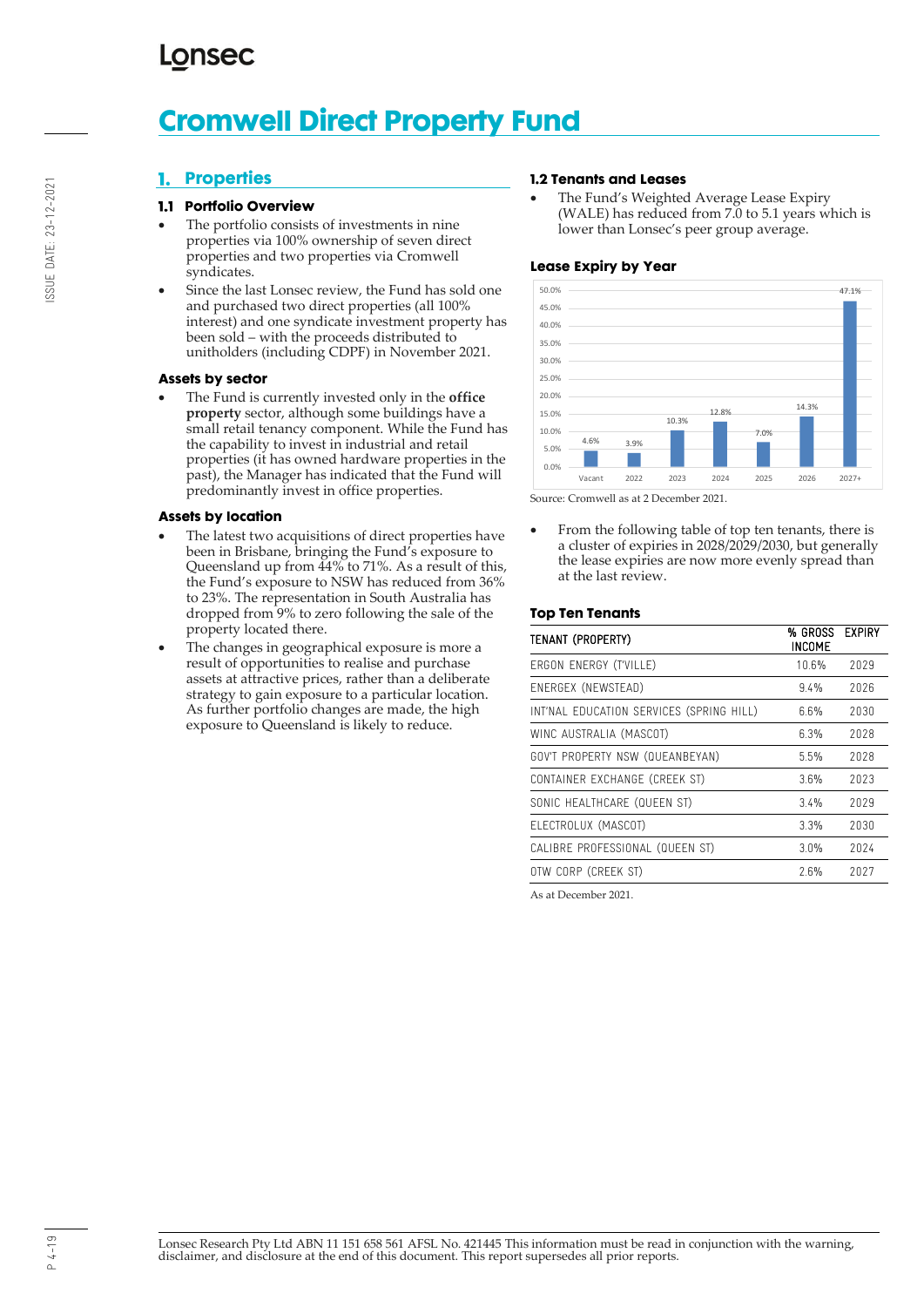# **Cromwell Direct Property Fund**

**Tenant Type**



1. Based on CDPF's gross income as at December 2021

- Tenants are of high quality with **57% of major tenants being the Federal or State government, an entity owned by the government, or a listed company**. This compares favourably to peers and has been noted by Lonsec over a number of years.
- Rent relief paid out for the Fund during the COVID-19 lock-down periods was to **International Education Services** (IES), a not-for-profit English language service materially affected due to border restrictions impacting on the entry of international students.
- With \$30m annual turnover, IES sought rent relief under the government mandated Code of Conduct. Rent relief totalling 3.2% of the Fund's gross rental income (\$705,490) was provided. This was split 50% waived and 50% deferred. IES is a significant tenant for the Fund, contributing 6.6% of gross income (just under 10% prior to the pandemic in 2020).
- IES is now back to paying full rent and IES has taken steps to diversify their income by becoming a certified 'IAB' school, with a student intake expected early 2022.

### **Capital Expenditure**

The majority of the properties were recently constructed, are of a high standard and require little immediate capital expenditure. The portfolio is further improved by high quality environmental ratings on many of the office properties.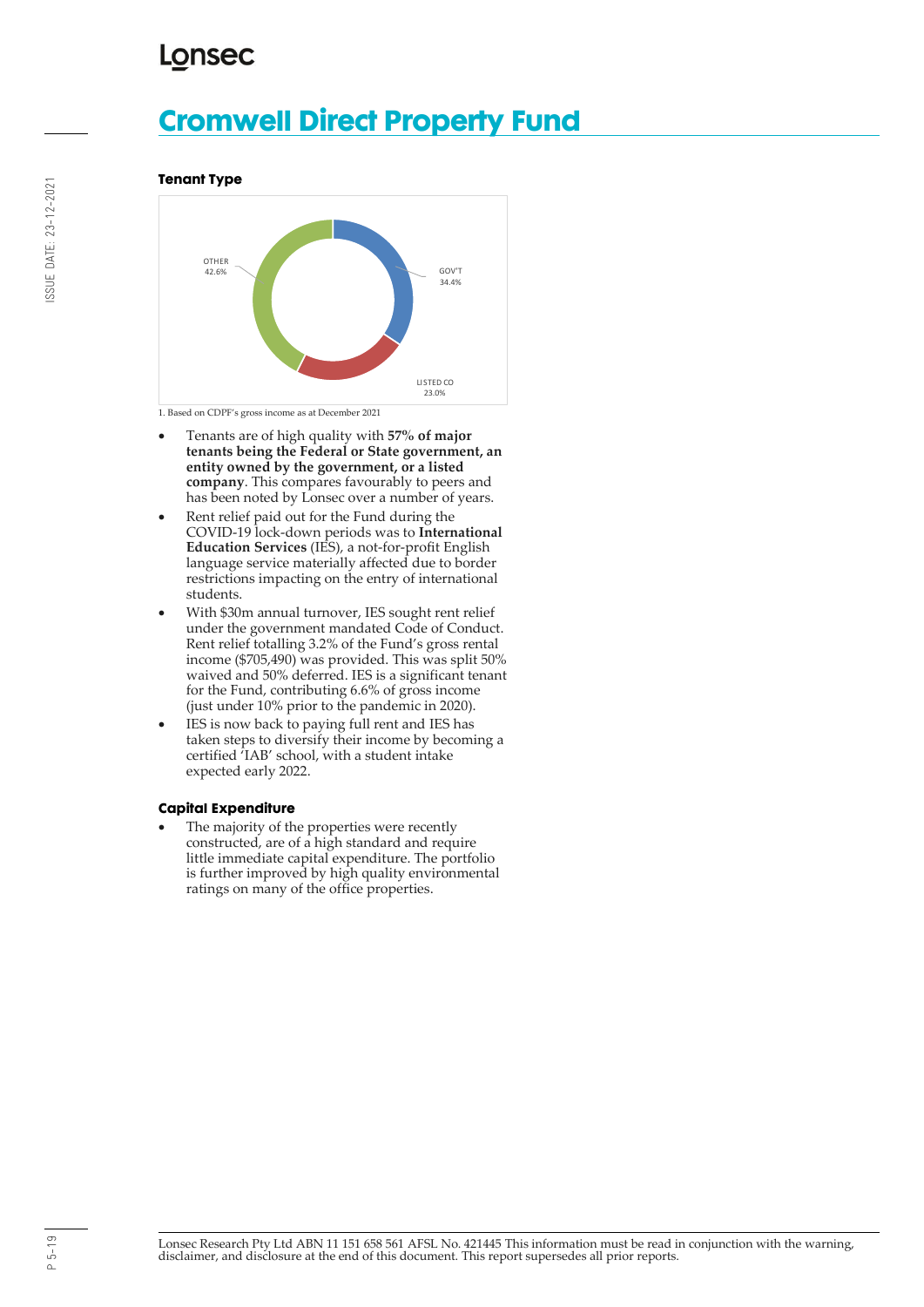#### **Overview of Fund investments**

| <u> SIOIHWGII DIIGU FIUPGIIY FUHU</u> |            |        |           |          |            |                   |               |            |               |               |             |        |       |       |            |                                     |
|---------------------------------------|------------|--------|-----------|----------|------------|-------------------|---------------|------------|---------------|---------------|-------------|--------|-------|-------|------------|-------------------------------------|
| .2 Overview of Fund investments       |            |        |           |          |            |                   |               |            |               |               |             |        |       |       |            |                                     |
| PROPERTY                              | STATE/     | TYPE   | OWNERSHIP | INDEP.   | U/LYING    | <b>CDPF SHARE</b> | $\frac{9}{6}$ | CDPF SHARE | PROP. NET     | <b>INCOME</b> | NET LETT.   | OCCUP. | CAP'N | DISC. | WALE       | <b>MAJOR</b>                        |
|                                       | TERR.      |        | BY FUND   | VAL'N    | PROP VALUE | (GROSS)           | PORT          | (NET)      | <b>INCOME</b> | YIELD         | AREA (100%) |        | RATE  | RATE  | (INC.)     | <b>TENANTS</b>                      |
|                                       |            |        | (% )      | DATE     | <b>SM</b>  | <b>SM</b>         |               | <b>SM</b>  | SM.           | YR1           | SOM         |        |       |       | <b>YRS</b> |                                     |
| DIRECT INVESTMENTS                    |            |        |           |          |            |                   |               |            | (NET)         | (NET)         |             |        |       |       |            |                                     |
| 100 CREEK ST. BRISBANE                | QLD        | OFFICE | 100%      | $Sen-21$ | 184.7      | 184.7             | 27.3%         |            | 9.70          | 5.3%          | 20.223      | 81%    | 5.75% | 5.75% | 2.6        | Vale Australia, Over The Wire, DSS  |
| 545 QUEEN ST. BRISBANE                | OLD        | OFFICE | 100%      | May-21   | 117.5      | 117.5             | 17.3%         |            | 6.98          | 5.9%          | 13,363      | 100%   | 6.00% | 6.25% | 4.0        | Sonic Healthcare                    |
| 163 O'RIORDAN ST. MASCOT              | <b>NSW</b> | OFFICE | 100%      | $Jun-21$ | 117.0      | 117.0             | 17.3%         |            | 6.53          | 5.6%          | 13,493      | 100%   | 5.50% | 6.25% | 5.3        | Winc Aust; Electrolux               |
| 420 FLINDERS ST, TOWNSVILLE           | OLD        | OFFICE | 100%      | $Sep-21$ | 70.0       | 70.0              | 10.3%         |            | 5.17          | 7.4%          | 7,929       | 100%   | 6.00% | 6.50% | 6.8        | Ergon Energy (Energy Queensland)    |
| 433 BOUNDARY ST, SPRING HILL          | OLD        | OFFICE | 100%      | Dec-20   | 39.0       | 39.0              | 5.8%          |            | 2.96          | 7.6%          | 5,997       | 100%   | 6.75% | 7.00% | 7.7        | International Education Services    |
| 11 FARRER PLACE, QUEANBEYAN           | <b>NSW</b> | OFFICE | 100%      | Dec-20   | 38.0       | 38.0              | 5.6%          |            | 2.21          | 5.9%          | 6,300       | 100%   | 6.00% | 6.25% | 6.8        | NSW Gov't                           |
| 64 ALLARA ST. CANBERRA                | ACT        | OFFICE | 100%      | Mar-21   | 18.5       | 18.5              | 2.7%          |            | 1.31          | 7.1%          | 3,155       | 100%   | 6.25% | 6.50% | 3.9        | Jacobs Intern'l; Peet; Knight Frank |
| <b>TOTAL DIRECT</b>                   |            |        |           |          | 584.7      | 584.7             | 86.3%         |            | 34.85         | 6.0%          |             |        |       |       |            |                                     |
| SYNDICATE INVESTMENTS                 |            |        |           |          |            |                   |               |            |               |               |             |        |       |       |            |                                     |
| CRT (33 BREAKFAST CREEK RD, NEWSTEAD) | 0LD        | OFFICE | 22.4%     | $Sep-21$ | 358.8      | 71.1              | 10.5%         | 50.2       | 20.38         | 5.7%          | 30,604      | 99.8%  | 5.75% | 6.00% | 8.4        | Energex Ltd (Energy Queensland)     |
| CICHT (117 BRISBANE ST, IPSWICH)      | 0LD        | OFFICE | 14.3%     |          | 0.0        | 0.0               | $0.0\%$       | 13.4       |               |               |             |        |       |       |            |                                     |
| CPT12 (19 GEORGE ST, DANDENONG)       | VIC        | OFFICE | 15.8%     | $Oct-21$ | 124.0      | 21.4              | $3.2\%$       | 15.3       | 6.46          | 5.2%          | 13,865      | 100%   | 5.25% | 5.88% | 8.8        | ATO (Commonwealth Govt)             |
| <b>TOTAL INDIRECT</b>                 |            |        |           |          | 482.8      | 92.5              | 13.7%         | 78.9       | 26.84         | 5.6%          |             |        |       |       |            |                                     |
| TOTAL/WTD AVG                         |            |        |           |          | 1067.5     | 677.2             | 100.0%        |            | 61.69         | 5.8%          |             | 94.8%  | 5.85% | 6.15% | 5.1        |                                     |

1: CRT (Cromwell Riverpark Trust.)

2: CICHT (Cromwell Ipswich City Heart Trust) – building sold Oct 2021 and fund currently being wound up.

3: CPT12 (Cromwell Property Trust 12.)

4.CDPF share of gross property assets are valued at \$677m. This differs from the value in the balance sheet (p.g.13), due to the underlying property syndicates being recorded in the balance sheet at their net tangible asset (NTA) value, as opposed to their gross asset value.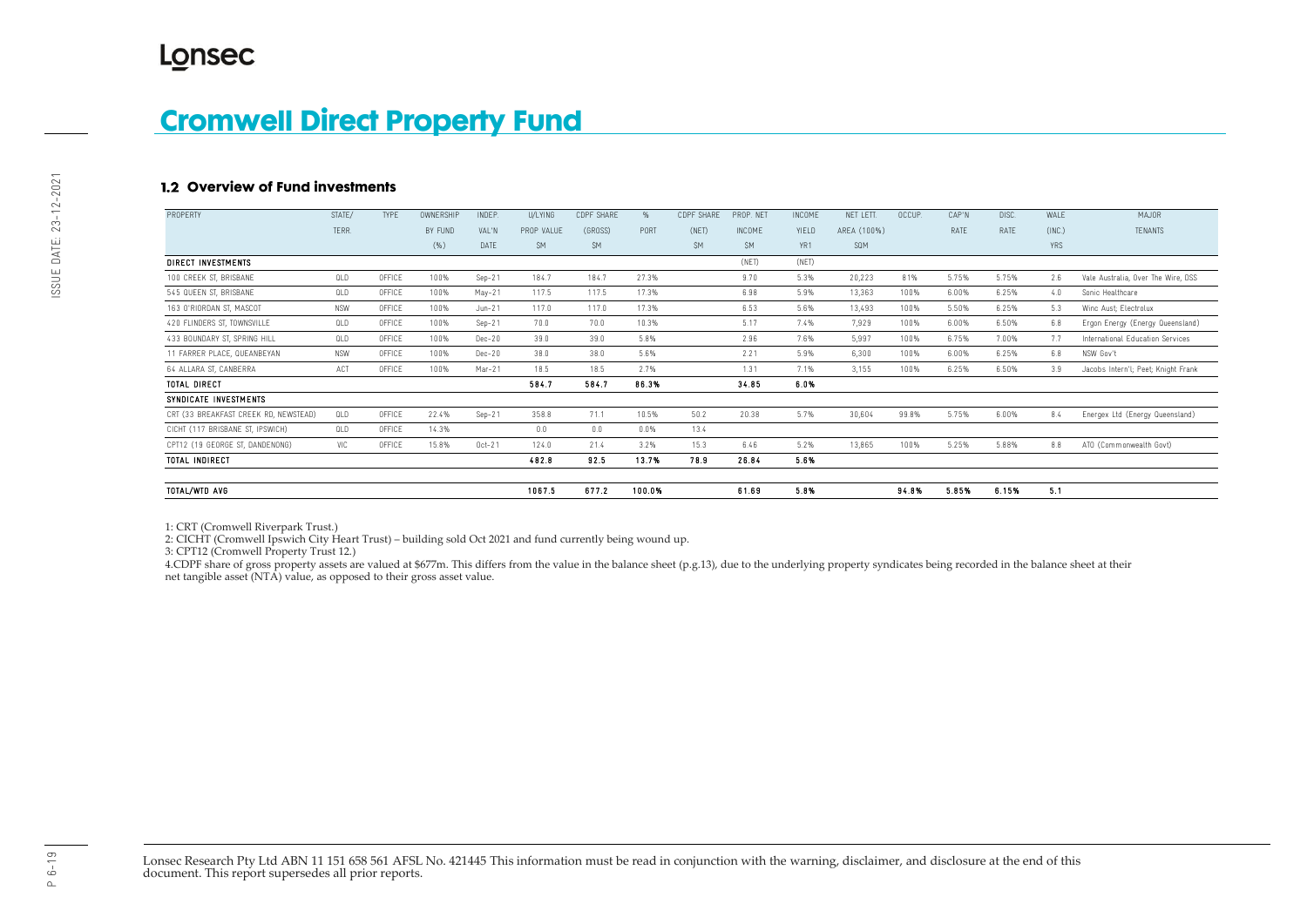#### Assessment of Fund investments

|                                     | % PORTFOLIO<br>(GROSS) | LOCATION /<br>INFRA. | <b>BUILDING</b><br><b>CONDITION</b> | <b>TENANTS /</b><br><b>LEASES</b> | MARKET /<br>POTENTIAL | <b>NABERS</b><br>ENERGY <sup>1</sup> | <b>NABERS</b><br>WATER <sup>1</sup> | <b>GREEN</b><br><b>STAR</b> |
|-------------------------------------|------------------------|----------------------|-------------------------------------|-----------------------------------|-----------------------|--------------------------------------|-------------------------------------|-----------------------------|
| DIRECTLY HELD                       |                        |                      |                                     |                                   |                       |                                      |                                     |                             |
| 100 CREEK ST, BRISBANE              | 27.3%                  | EXCELLENT            | GOOD                                | GOOD                              | EXCELLENT             | 5.0                                  | 4.0                                 |                             |
| 545 QUEEN ST, BRISBANE              | 17.3%                  | EXCELLENT            | GOOD                                | EXCELLENT                         | GOOD                  | 5.0                                  | $\overline{\phantom{a}}$            |                             |
| 163 O'RIORDAN ST, MASCOT            | 17.3%                  | EXCELLENT            | EXCELLENT                           | GOOD                              | EXCELLENT             | 5.0                                  | 3.0                                 |                             |
| 420 FLINDERS ST, TOWNSVILLE         | 10.3%                  | GOOD                 | EXCELLENT                           | EXCELLENT                         | AVERAGE               | 5.5                                  | 5.5                                 |                             |
| 433 BOUNDARY ST, SPRING HILL        | 5.8%                   | GOOD                 | GOOD                                | GOOD                              | GOOD                  | <b>NR</b>                            | <b>NR</b>                           |                             |
| 11 FARRER PLACE, QUEANBEYAN         | 5.6%                   | GOOD                 | EXCELLENT                           | EXCELLENT                         | AVERAGE               | 5.0                                  | 5.0                                 |                             |
| 64 ALLARA ST, CANBERRA              | 2.7%                   | GOOD                 | GOOD                                | AVERAGE                           | GOOD                  | 4.5                                  | 5.0                                 |                             |
| INDIRECTLY HELD (VIA<br>SYNDICATES) |                        |                      |                                     |                                   |                       |                                      |                                     |                             |
| ENERGEX HOUSE                       | 10.5%                  | EXCELLENT            | EXCELLENT                           | EXCELLENT                         | EXCELLENT             | 5.5                                  | 4.0                                 |                             |
| ATO DANDENONG                       | $3.2\%$                | GOOD                 | EXCELLENT                           | EXCELLENT                         | GOOD                  | 5.5                                  | 6.0                                 | 6.0                         |

1.Only office buildings can get a NABERs rating. Therefore, retail and industrial properties are not rated by NABERs. 433 Boundary Street does not require NABERs criteria because it is exempt being an educational facility, rather than office space.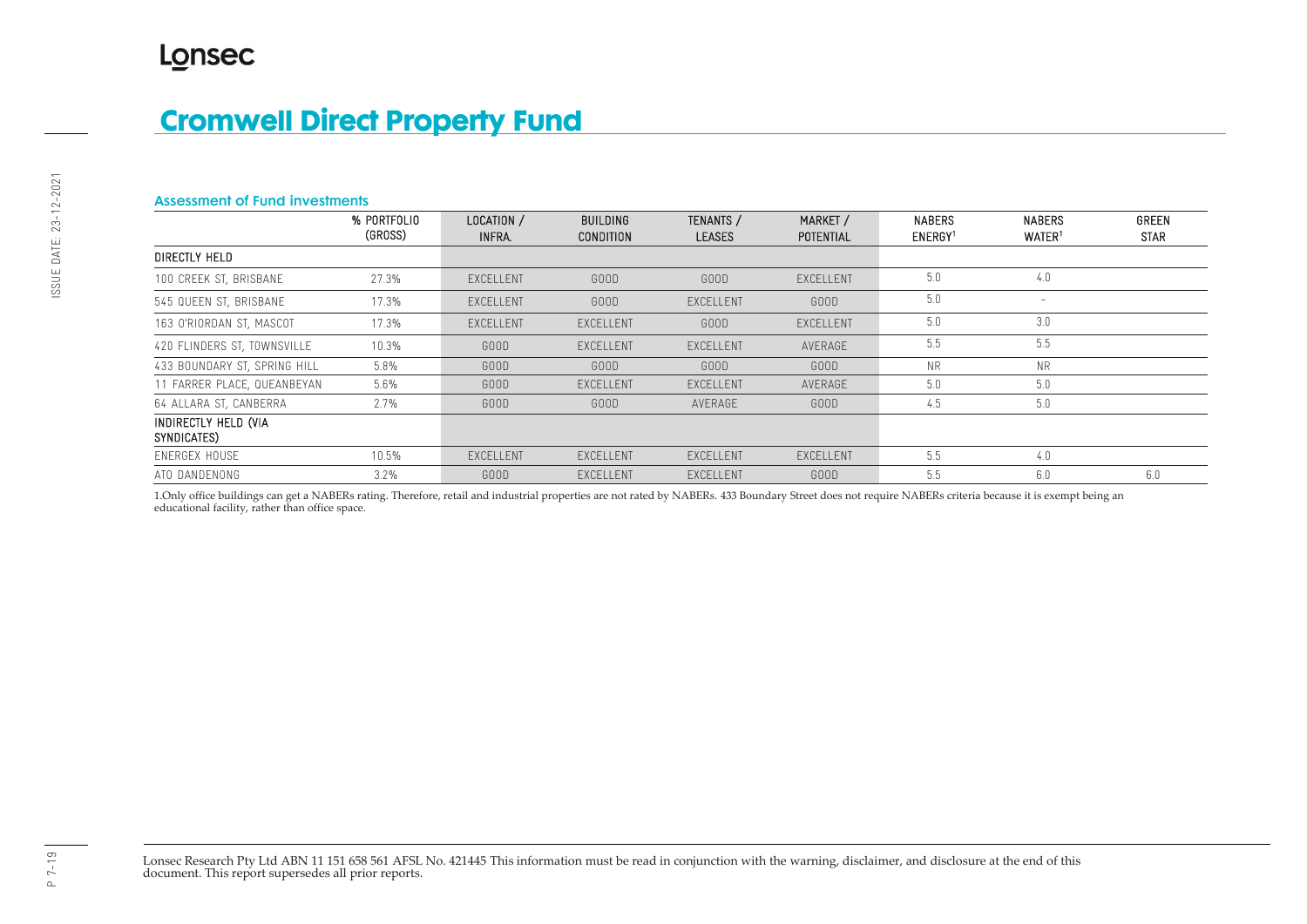# **Cromwell Direct Property Fund**

|                                  | <b>Strengths</b>                                                                                                                                                                                                                                                                                                                                                                                                                                                                                                                                                 | <b>Weaknesses</b>                                                                                                                                                                                                                                                                                                                                                                                                 |
|----------------------------------|------------------------------------------------------------------------------------------------------------------------------------------------------------------------------------------------------------------------------------------------------------------------------------------------------------------------------------------------------------------------------------------------------------------------------------------------------------------------------------------------------------------------------------------------------------------|-------------------------------------------------------------------------------------------------------------------------------------------------------------------------------------------------------------------------------------------------------------------------------------------------------------------------------------------------------------------------------------------------------------------|
| 100 Creek St,<br><b>Brisbane</b> | • Excellent location in 'golden triangle' of<br>Brisbane CBD.<br>Although B-grade building constructed in<br>1977, periodic refurbishment (last 2018).<br>Floor to ceiling windows gives good light<br>and views.<br>Flexible floor plates which suit sub-division.<br>Diversified tenancy profile (47 total)                                                                                                                                                                                                                                                    | • Current vacancy of 19% of space (9<br>tenancies) which is not covered by a vendor<br>rental guarantee.<br>• Relatively short WALE of 2.6 years.<br>Outstanding incentives of \$9.8m (although<br>acquisition price adjusted for this).                                                                                                                                                                          |
| 545 Queen St,<br><b>Brisbane</b> | • A-grade building significantly refurbished in<br>2008 (five star NABERS Energy).<br>Fully let with top four tenants making up<br>63% of total (including ASX-listed Sonic<br>Healthcare 20% and Dept of Defence 12%).<br>Fixed rental increases (CPI to 4% p.a.) and<br>lease expiries reasonably well spread.                                                                                                                                                                                                                                                 | Peripheral location on edge of CBD.<br>• Podium floor plates are large and irregular<br>shape, which may result in NLA loss if split.                                                                                                                                                                                                                                                                             |
| 163 O'Riordan<br>St, Mascot      | The property is well located, being within<br>$\bullet$<br>walking distance of Mascot Station and close<br>to Sydney Airport.<br>• A-Grade office building, constructed in 2007,<br>with a five-star NABERs energy rating.<br>• Long-term, the general area has excellent<br>development potential.<br>The property is slightly under market rent,<br>but good value compared to CBD.                                                                                                                                                                            | • Secondary non-CBD location.<br>While noting that 163 O'Riordan St is fully<br>let, competitor building nearby at 185-191<br>Riordan St 'Connect Corporate Centre'<br>comprises 38,303sqm of office.                                                                                                                                                                                                             |
| 11 Farrer Place,<br>Queanbeyan   | • Built in 2008, the property is fully let to the<br>NSW Government until 2028. The tenant is<br>of a high quality and is committed for the<br>long term.<br>While in a fringe market, Queanbeyan is<br>only 15km from the Canberra CBD.                                                                                                                                                                                                                                                                                                                         | The property is the premiere building in the<br>$\bullet$<br>city and is of a standard well above the<br>market average. Given the niche market and<br>limited/no comparable transactions, the sale<br>price of the property may vary significantly<br>from the valuation.                                                                                                                                        |
| 420 Flinders St,<br>Townsville   | Major tenant is <b>Energy Queensland</b> (93%<br>$\bullet$<br>NLA), a Queensland State-Owned<br>Corporation.<br>• Good WALE of 6.8 years remaining, with<br>fixed rental increases of 4% p.a.<br>• A-Grade office building last refurbished in<br>2013. 5 Star NABERS Energy and Green Star<br>Ratings.                                                                                                                                                                                                                                                          | The property is over market rent.<br>• Given the comparatively thin market in<br>Townsville for this type of property, there<br>may be some unpredictability in the sale<br>price should the building be sold.                                                                                                                                                                                                    |
| 433 Boundary<br>St, Spring Hill  | • Good WALE of 7.7 years by income.<br>Primary tenant, Independent Education<br><b>Services Limited (IES)</b> , has exclusive<br>agreements with leading organisations such<br>as the University of Queensland to be a<br>feeder university for international students.<br>IES is diversifying its student base to IAB<br>$\bullet$<br>domestic students.<br>Large site area of 3,776sqm provides some<br>$\bullet$<br>potential for the property to be incorporated<br>in either tenant development plans (eg:<br>residential) or alternative use (healthcare). | • IES is a Brisbane-based not-for-profit<br>organisation and is deemed a lower quality<br>tenant than a government entity or long-<br>running, profitable, ASX-listed company.<br>High tenant concentration risk with IES the<br>$\bullet$<br>sole tenant of the property (aside from<br>Wilson Carparking).<br>• Pandemic risks remain that international<br>students may not be able to travel to<br>Australia. |
| 64 Allara St.<br>Canberra        | • Modern A-grade building with good car<br>park allocation (4.1 per 100 sqm).<br>• Major tenants include Jacobs International<br>(US based engineering firm); Peet Group;<br>Knight Frank property group.<br>• Minimum short and medium-term capital<br>expenditure anticipated.<br>Good location with broad purpose clause<br>$\bullet$<br>permitting alternate use (hotel/residential).                                                                                                                                                                        | • Fringe Canberra CBD location.<br>Although improved, relatively short WALE<br>of 3.9 years.                                                                                                                                                                                                                                                                                                                      |

Lonsec Research Pty Ltd ABN 11 151 658 561 AFSL No. 421445 This information must be read in conjunction with the warning, disclaimer, and disclosure at the end of this document. This report supersedes all prior reports.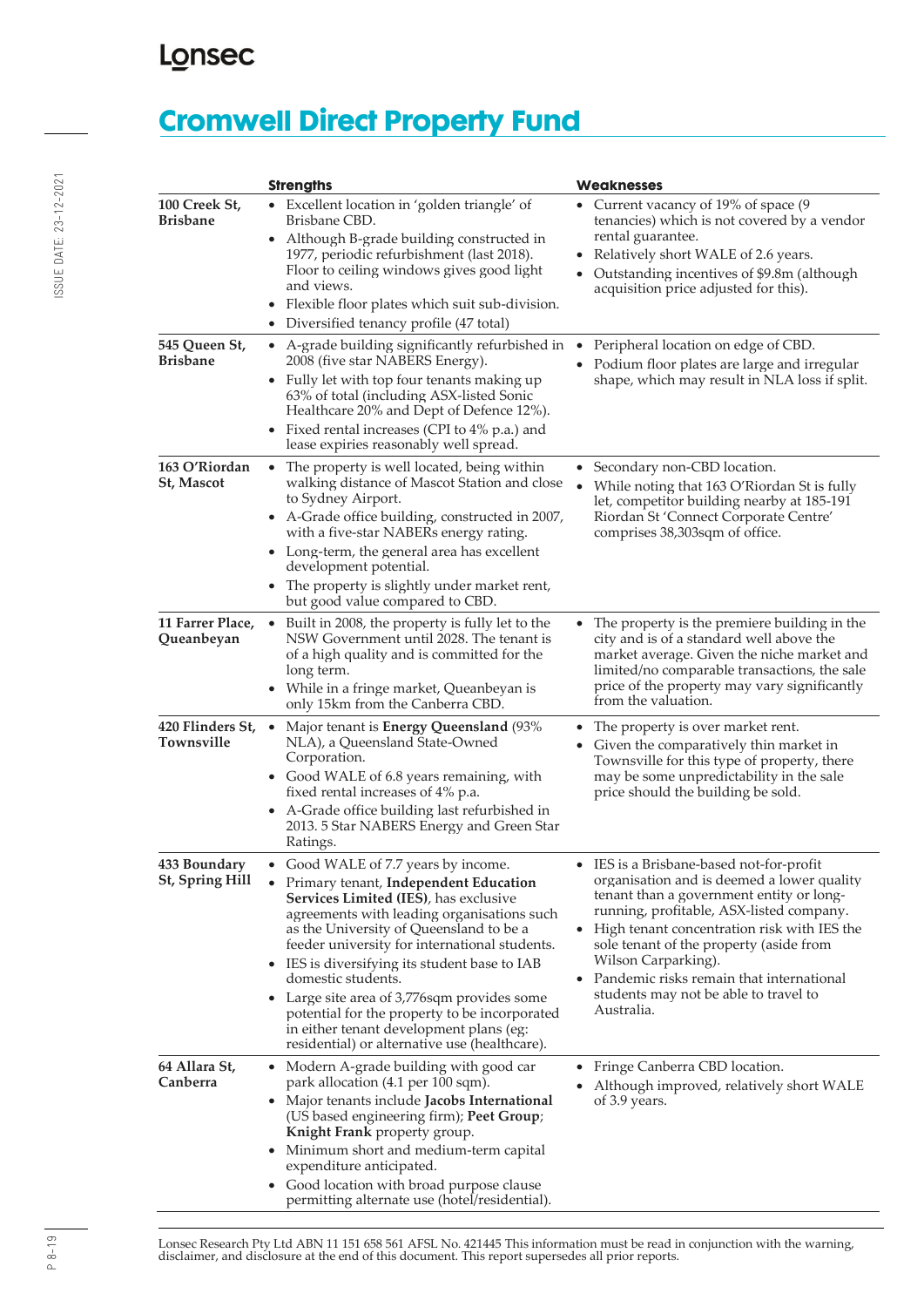# **Cromwell Direct Property Fund**

| <b>Energex House</b>    | A-grade office building with 6-star Green<br>Rating and 5.5-star NABERS Energy Rating.<br>Excellent location within 2kms Brisbane<br>$\bullet$<br>CBD. Was the first major office development<br>in the Riverpark/Gasworks precinct in 2010.<br>Considerable office development has<br>occurred in the area since.<br>• 92% leased to <b>Energex</b> (Queensland<br>Government entity) with long WALE of 8.4<br>yrs and 3.75% or CPI (whichever greater)<br>annual rental increases.<br>Large floor plates & expensive tenant fit-out. | • Leasing risk due to limited re-leasing<br>opportunities on a single tenant basis.<br>The Brisbane 'near city' office market has<br>$\bullet$<br>considerable competition for tenants.                                                                                                 |
|-------------------------|----------------------------------------------------------------------------------------------------------------------------------------------------------------------------------------------------------------------------------------------------------------------------------------------------------------------------------------------------------------------------------------------------------------------------------------------------------------------------------------------------------------------------------------|-----------------------------------------------------------------------------------------------------------------------------------------------------------------------------------------------------------------------------------------------------------------------------------------|
| <b>ATO</b><br>Dandenong | • Modern building purpose built for the<br>Australian Tax Office (ATO) completed in<br>September 2015.<br>• 92% leased to a Commonwealth<br>Government tenant with a long WALE of 8.8<br>years and 3.75% p.a. rental increases.                                                                                                                                                                                                                                                                                                        | • Secondary suburban location.<br>Lower level retail has no main street<br>frontage.<br>The property's current Net Passing Income<br>is above the Valuer's assessed Net Market<br>Income resulting in the potential for a<br>decrease in rent if the ATO was to vacate<br>the building. |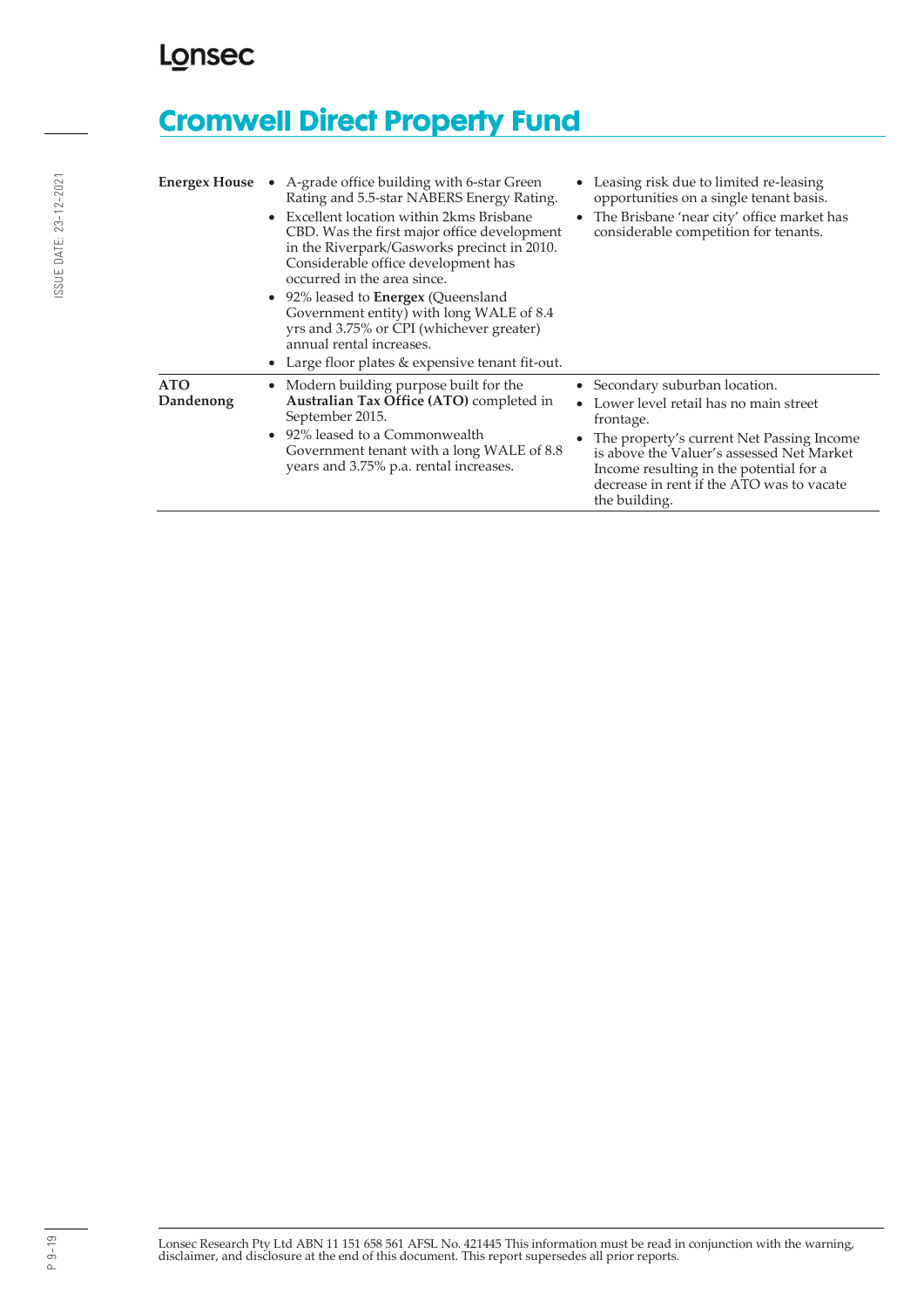# **Cromwell Direct Property Fund**

### **2. Financial Analysis**

### **Income / Expense analysis**

| <b>Year end</b>              | <b>FY22</b> | <b>FY23</b> | <b>FY24</b> |
|------------------------------|-------------|-------------|-------------|
|                              | \$m         | \$m         | \$m         |
| NET PROPERTY INCOME (DIRECT) | 31.000      | 36.500      | 35.600      |
| INCOME SYNDICATES*           | 3.200       | 0.800       | 0.900       |
| CAPITAL RETURN SYNDICATES    | 16.800      |             |             |
| <b>TOTAL INCOME</b>          | 51.000      | 37.300      | 36.500      |
|                              |             |             |             |
| RE MANAGEMENT FEE            | $-3.000$    | $-3.600$    | $-3.600$    |
| OTHER EXPENSES               | $-0.500$    | $-1.400$    | $-1.500$    |
| <b>INTEREST EXPENSE</b>      | $-5.600$    | $-9.000$    | $-8.200$    |
| TOTAL OPERATING EXPENSES     | $-9.100$    | $-14.000$   | $-13.300$   |
|                              |             |             |             |
| NET OPERATING INCOME         | 41.900      | 23.300      | 23.200      |
| INCOME SUPPORT (RETAINED)    | $-2.780$    | $-0.680$    | $-0.300$    |
| NET DISTRIBUTION PAID        | 39.120      | 22.620      | 22.900      |
|                              |             |             |             |
| WTD AVG UNITS (MILL)         | 301.500     | 301.500     | 301.500     |
|                              |             |             |             |
| TOTAL DISTRIB./UNIT          | 12.98c      | 7.50c       | 7.60c       |
| CAPITAL DISTRIB./UNIT        | 5.57c       |             |             |
| INCOME DISTRIB./UNIT         | 7.40c       | 7.50c       | 7.60c       |
|                              |             |             |             |
| INCOME YIELD (ANNUALISED)    | 5.49%       | 5.56%       | 5.63%       |
| % TAX DEFERRED               | 60%         | 60%         | 60%         |
| 1 Lonsec estimates           |             |             |             |

The above income and expense estimates are based on:

- The Manager's and Valuer's estimate of net income from the portfolio of direct properties (including the latest acquisition of 100 Creek St). The income estimates also include reasonable allowances for potential vacancies, incentives and leasing costs.
- The Manager's estimates for distributions from the Cromwell property syndicates that CDPF has an interest in. This includes a one-off distribution from the sale of properties and/or wind up of syndicates (eg: Ipswich City Heart Trust).
- Capital expenditure requirements on average over the next five years on the direct properties is \$3.5m p.a., funded from cash flow.

### **2.2 Distribution yield comparison**

Cromwell DPF Estimated Distributions

| Year end June                 | FY22 to | FY24e |
|-------------------------------|---------|-------|
| DISTRIBUTION/UNIT             | 7.40C   | 7.60C |
| PRE-TAX YIELD (@<br>\$1.3483) | 5.5%    | 5.6%  |
| TAX ADVANTAGED                | 60%     | 60%   |
| YIFLD AFTER 47% TAX           | 4.5%    | 4.6%  |
| GROSSED-UP YIELD              | 8.4%    | 8.6%  |
| YIFLD AFTER 15% TAX           | 5.2%    | 5.3%  |
| GROSSED-UP YIFI D             | 6 1%    | 6 2%  |

### Lonsec Industry Distribution Comparison



• Lonsec has compared CDPF's estimated distribution yield with a sample of open-ended direct property trusts. The Fund offers a distribution yield (both on a pre-tax and after-tax basis) slightly below Lonsec' average for unlisted property trusts.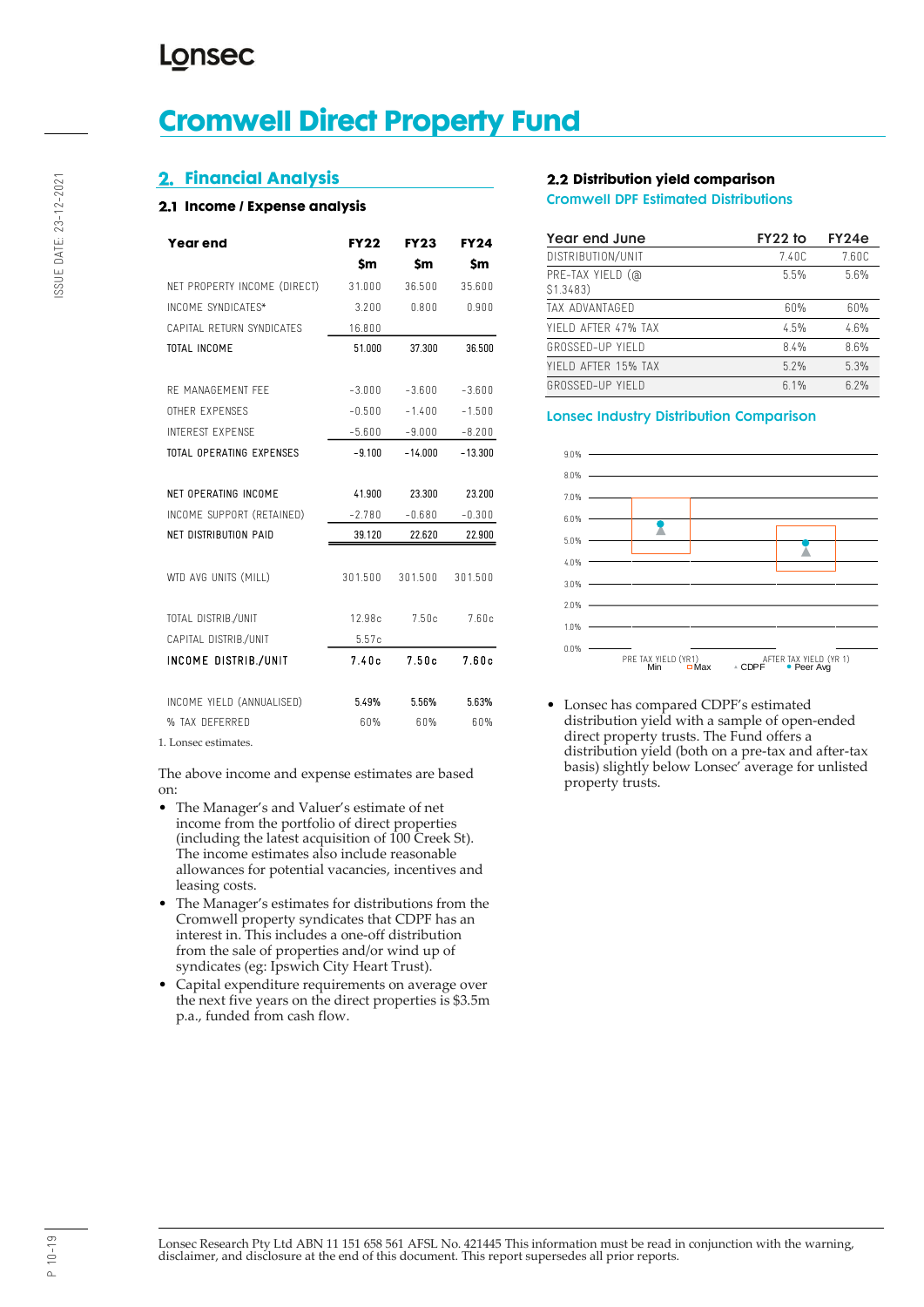# **Cromwell Direct Property Fund**

#### **2.3 Debt Position / Interest Costs**

- The Manager has three loan facilities (each for three years):
	- Bank Loan Facility 1 (\$146.5m) with an
		- Australian bank was extended in February 2021 and is drawn to \$86.9m as at 2 December 2021.
	- Bank Loan Facility 2 (\$75m) with a new lender is fully drawn.
	- Bank Loan Facility 3 (\$120m) with a new lender is fully drawn.
- The loans are secured against all directly held properties with a total pool value of \$583.7m.

#### **Bank Loan Terms**

| <b>FACILITY LIMIT</b>          | S341.5M            |
|--------------------------------|--------------------|
| DRAWN-DOWN                     | \$281.9M (\$263M*) |
| <b>FXPIRY</b>                  | FEB; APR; OCT 2024 |
| COST OF DEBT <sup>1</sup>      | 3.07% p.a.         |
| HEDGED (FIXED FOR 3 YRS)       | (\$73.25M) 21.0%   |
| <b>HEDGE EXPIRY</b>            | 30 JUNE 2022       |
| <b>BANK LVR COVENANT</b>       | 50.0%              |
| $FUND$ LVR <sup>2</sup>        | 48.3% (45.7%*)     |
| FUND GEARING <sup>3</sup>      | 40.8% (38.6%*)     |
| LOOK-THRU GEARING <sup>4</sup> | 42.5% (40.1%*)     |
| ICR                            | 6.7X               |
| ICR COVENANT                   | 2.0X               |

1: Including amortisation of debt establishment costs (2.83% excl). 2: Loan to direct property value.

3: Gearing is Total Debt less unamortised loan transaction costs / Total Assets.

4: Look-through gearing includes interest in syndicate as % CDPF. (Note \*: Assumes CMW 4.7% investment in Fund)

- Following the acquisition of the 100 Creek St property, the Fund's LVR is 48.3%, just below the Bank covenant of 50%. Assuming Cromwell Group's investment of 4.7% into CDPF during December 2021, the LVR will be 45.7%.
- The 'look-through' positions includes the syndicate investments LVR and gearing in proportion to the level of CDPF's investment.
- The Fund's actual level of debt will fluctuate depending upon acquisitions, capital expenditure and the level of equity inflows. The Manager intends to limit gearing on the direct properties to a maximum 50% and won't acquire units in any unlisted property trust that would result in a lookthough gearing level above 50%.

| <b>Cromwell Trusts</b>     | Gearing*<br>(LVR) |
|----------------------------|-------------------|
| RIVERPARK TRUST (NOV 2021) | 27 7%             |
| CPT 12 TRUST (SEPT 2021)   | 30.6%             |

\*Debt/Value of Investment Property

#### Lonsec Industry Gearing Comparison



### Sensitivity analysis – gearing covenants

• The Fund's LVR is sensitive to changes in capitalisation rates for properties - as determined by market transactions and valuations.

| Cap'n<br>rate | <b>Portfolio</b><br>value<br>(Direct) | Value LVR<br>chg |              | H'room<br>to<br>covenant |
|---------------|---------------------------------------|------------------|--------------|--------------------------|
| BASECASE 5.9% | <b>\$587M</b>                         | 0%               | 45.7%        | 4.3%                     |
| 6.54%%        | <b>\$526M</b>                         |                  | $-10\%$ 500% | በ‰                       |

- As at December 2021, the CDPF has a slim coverage above the bank LVR covenant, with the directly owned portfolio able to **withstand a 10% reduction in the value of the property** before breaching its 50% covenant. A rise in income or property value will improve the headroom.
- **Interest Cover Ratio** (as calculated in accordance with the bank covenant) of **6.7x is strong**, with the property net income having to reduce by 70% before the bank covenant of 2.0x is breached.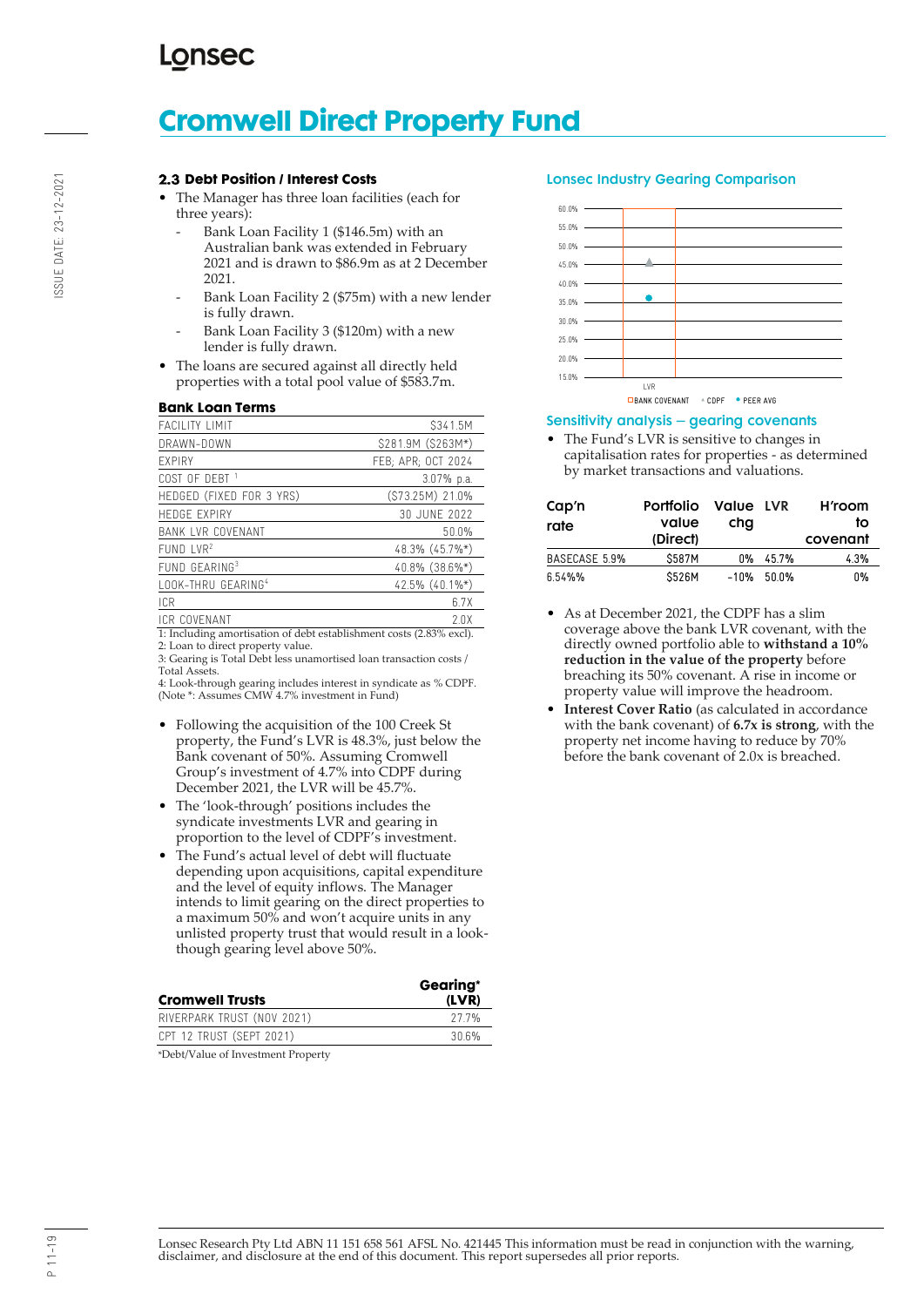# **Cromwell Direct Property Fund**

### **2.4 Fee Structure**

- The Manager is entitled to receive a number of fees and incurs other expenses related to the management of the Fund.
	- Acquisition & Disposal of properties;
	- Annual management fee & expenses;
	- Performance Fee
- Note that property-related expenses (such as stamp duty) are not included in this analysis.
- Should the CDPF acquire any properties directly (or via an interest in another trust/fund), an **acquisition fee of 2% of gross assets** will be payable to Cromwell Funds Management.
- **Property Sale Fee of 1% of the gross value of assets sold** may be payable to CFM if it acts as the selling agent on the fund's direct properties. If an external agent is appointed, the total fees (including those paid to the agent) will not exceed 1% of gross assets sold.
- The acquisition/disposal fee on units in an unlisted property trust/fund will be reduced so that CFM does not double up on fees already earned in an underlying property syndicate (unless that fee has been recovered since the issue of the units by an improvement in the net asset value of the property trust/fund).
- The Manager will ensure that investors in the CDPF will only pay an **annual management fee** of 0.60% p.a. of the Fund's gross assets (including any fees already paid in underlying property syndicates). On a net assets basis this equates to 0.75% p.a.
- **Expenses** of the CDPF (at the fund level) are quoted by the Manager to be 0.18% p.a. of net assets. However, there are indirect fees (including any performance fees) and expenses from the syndicates amounting to a further 0.38% p.a. of net assets.
- **Performance Fee**: The RE/Manager is entitled to be allocated a 20% share of the excess total return above the benchmark index (PCA/MSCI Unlisted Retail Property Fund Core Index). The Performance Fee is payable provided the Fund beats the benchmark, therefore a performance fee may still be payable if the Fund incurs a negative return. However, the Performance Fee will only be charged for a quarter if any previous underperformance of the benchmark has been recovered.
- There is no 'poison pill' fees payable should the RE be replaced by way of unit-holder vote (Extraordinary Resolution) under the Corporations Act.

### Comparison of management costs (RG97) % Net Assets CDPF Open-

|                         |       | end   |
|-------------------------|-------|-------|
|                         |       | Avg   |
| M'MENT FEE              | 0.75% |       |
| EXPENSES (CDPF)         | 0.18% |       |
|                         | 0.93% | 1.32% |
| INDIRECT COSTS/PERF FEE | 1.12% |       |
| <b>TOTAL ANNUAL</b>     | 2.05% | 1.64% |

#### Overall fee and expense comparison

• For the total fees comparison, Lonsec has estimated the present value of total fees and expenses paid to the RE/Manager by the Fund over a ten-year period. This takes into consideration the differences in timing of initial establishment costs, on-going expenses and backend performance/ disposal fees and varying investment terms.

### Comparison of PV of total fees and expenses

|                       | % Total       | % Net         |  |
|-----------------------|---------------|---------------|--|
|                       | <b>Assets</b> | <b>Assets</b> |  |
| <b>CDPF</b>           | 8.2%          | 12.4%         |  |
| LONSEC AVG (OPEN-END) | 74%           | 111%          |  |

• Lonsec' overall analysis shows CDPF's management costs to be above the average for open-end funds, mainly due to the inclusion of the indirect costs and performance fee data from the Manager. Previously, Lonsec did not include a Performance Fee payable at the CDPF level as this was difficult to assess given it is relative to a high performing 'retail fund' index. In the future, these costs could be impacted by higher than current Performance Fees, both at the CDPF level and underlying Cromwell trust level. However, total net returns (after fees) to the investor may still be higher in these circumstances.

Lonsec Research Pty Ltd ABN 11 151 658 561 AFSL No. 421445 This information must be read in conjunction with the warning, disclaimer, and disclosure at the end of this document. This report supersedes all prior reports.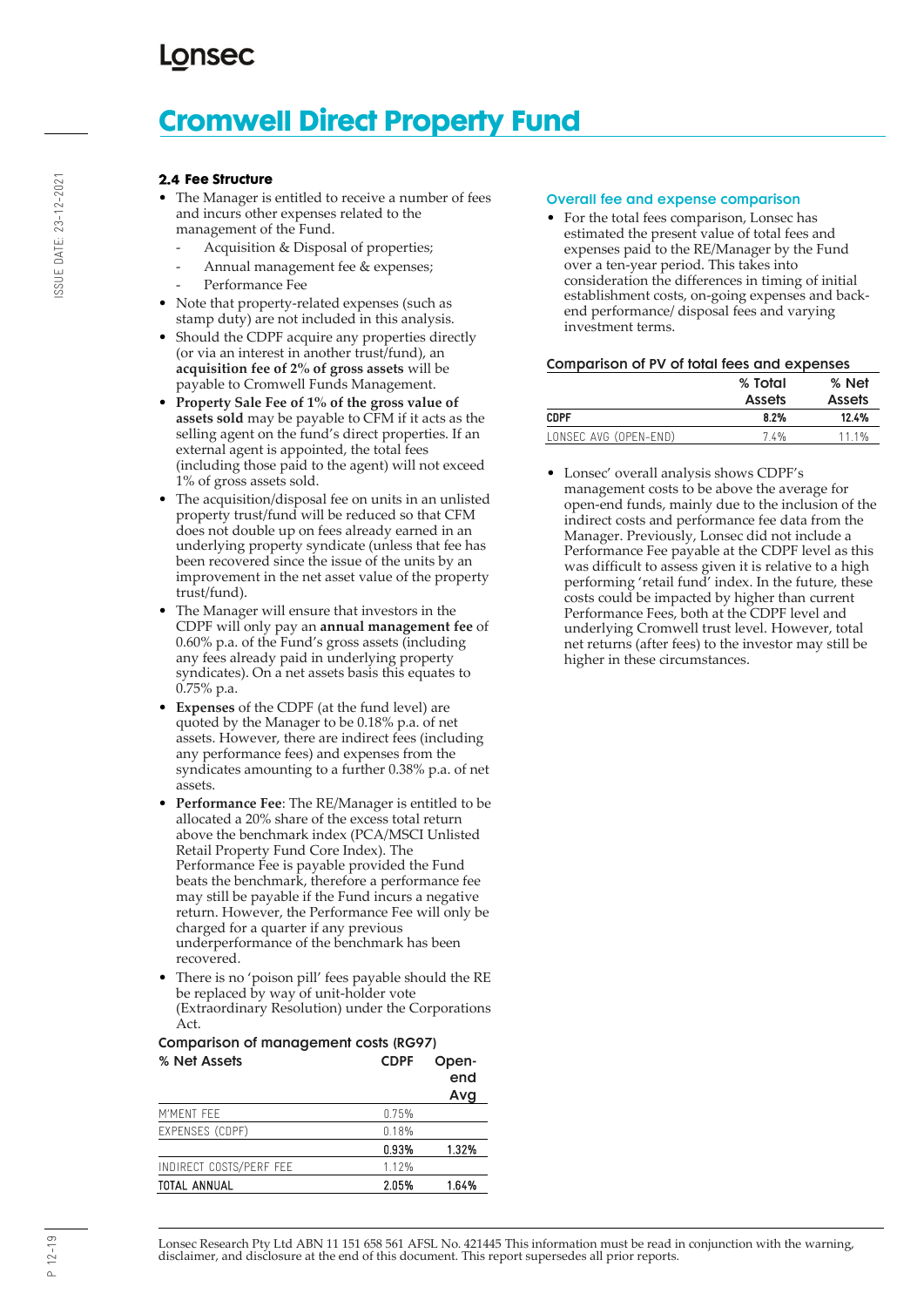## **Cromwell Direct Property Fund**

### **2.5 Balance Sheet / Net Asset Backing**

| <b>Balance Sheet</b>     | Latest           | Post Acq'n    | Proforma Post CMW<br>Equity |
|--------------------------|------------------|---------------|-----------------------------|
| As at end                | <b>Nov-21</b>    | <b>Dec-21</b> | <b>Dec-21</b>               |
|                          | <b>SM</b>        | <b>SM</b>     | <b>SM</b>                   |
| CASH                     | S38.3            | S37.4         | S37.4                       |
| PROPERTY ASSETS          | S402.1           | S586.8        | S586.8                      |
| OTHER ASSETS             | S76.0            | S66.8         | S66.8                       |
| CAPITALISED EXPENSES     | S <sub>0.0</sub> | \$0.0         | \$0.0                       |
| <b>TOTAL ASSETS</b>      | S516.4           | \$691.0       | \$691.0                     |
|                          |                  |               |                             |
| <b>CURRENT LIABS</b>     | $-S20.0$         | $-S20.0$      | $-$ S20.0                   |
| INTEREST BEARING LOAN    | $- $105.0$       | $-$ \$281.9   | $-$ S262.1                  |
| OTHER NON CURRENT LIABS. | $-S0.4$          | $-S0.4$       | $-S0.4$                     |
| <b>TOTAL LIABILITIES</b> | $-$ S125.4       | $-$ \$302.3   | $-$ S282.5                  |
|                          |                  |               |                             |
| <b>NET ASSETS</b>        | S391.0           | S388.7        | S408.5                      |
|                          |                  |               |                             |
| NO. OF UNITS ISSUED.     | 298.200          | 298.200       | 312.900                     |
|                          |                  |               |                             |
| <b>NTA PER UNIT</b>      | \$1.31           | \$1.30        | \$1.31                      |

• The above table shows the CDPF balance sheet as at 31 December 2021 including the 100 Creek St acquisition as well as post CMW taking up approximately a 4.7% equity stake in the Fund at net asset backing by the end of December 2021.





- Fees, expenses and stamp duty for new acquisitions are amortised in the unit price over a five year period. Fees and expenses related to divestment of properties are amortised over a fiveyear period in the same manner. The Fund does not charge a buy or sell spread on units when investors enter or exit the Fund.
- New investors to CDPF would start with Net Tangible Asset backing of \$1.31 per unit according to the proforma balance sheet on the left. This is at a marginal discount to the current Unit Price of \$1.348 (or \$0.97 on a per dollar equivalent basis to compare the asset backing to price of different funds). This is in line with most open-end funds. It is also well above the 5%-15% discount for other start-up (mostly closed-end) funds with higher (upfront) establishment costs.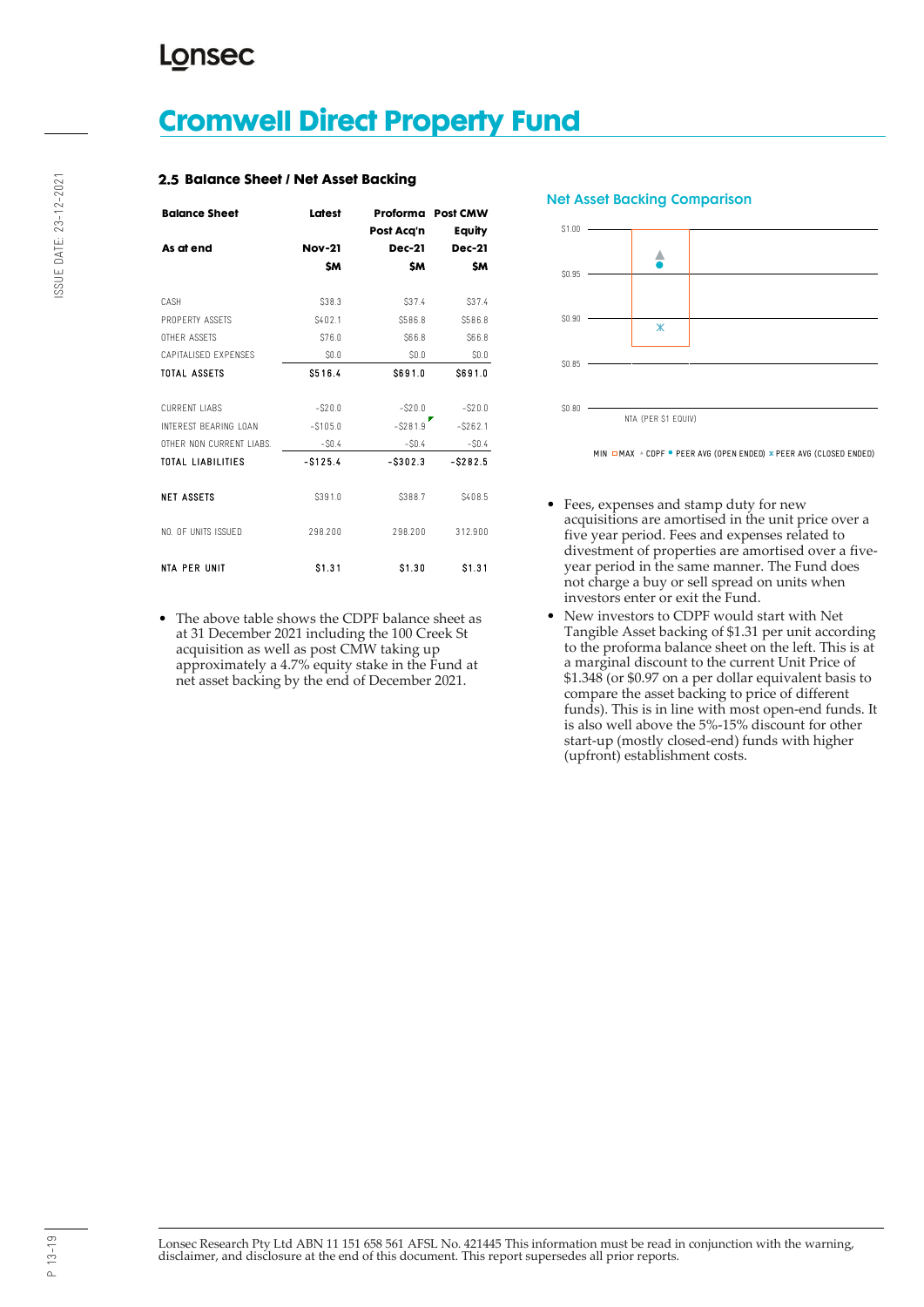# **Cromwell Direct Property Fund**

### **Management**

An assessment of Management is another key performance measure and is largely qualitative, focusing on the ownership, operating and reporting structure, property investment policy and selection criteria. Capable and experienced management is vital to the success of the Fund. Previous performance is evaluated, but is not necessarily a guide to future returns.

### **The Responsible Entity (RE)**

- **Cromwell Funds Management Limited** (CFML) will act as Responsible Entity (RE) for the Cromwell DPF. CFML is a specialist funds management company licensed by the Australian Securities and Investment Commission (ASIC) to act as the RE for a range of managed investment schemes.
- CFML is a 100%-owned subsidiary of **Cromwell Property Group** (ASX Code: CMW), an integrated property group with its own property portfolio, funds management business and internal property services team. CMW is listed on the Australian Securities Exchange (market capitalisation \$2.25b as at December 2021). As at June 2021, CMW had a direct property portfolio of \$3.9b and total assets under management of \$11.9b across Australia, New Zealand and Europe.
- In September 2020, two representatives of the largest shareholders of CMW (ARA 26.7% and the Tang Family 16.7%) were elected to the Board. **Paul Weightman** (previously CEO) retired in December 2020. The Board of eight was also refreshed during 2021 and now comprises five independent/external directors, two executive directors and the non-executive Chair. **Jonathan Callaghan** (ex Investa) was appointed CEO and joined in October 2021 (replacing Acting CEO Michael Wilde – resumes CFO role).

### **Management Team**

• In line with industry best practice, Cromwell has established a separate board for Cromwell Funds Management Ltd which has a **majority of independent/external representatives.** Cromwell Funds Management Ltd oversees the CDPF.

### Board of Directors – Cromwell Funds M'ment Ltd

| <b>Name</b>                 | Position             | Joined<br>C'well<br>(Yrs) | Industry<br>Exp (Yrs) |
|-----------------------------|----------------------|---------------------------|-----------------------|
| <b>TANYA COX</b>            | NON-FXFC CHAIR       | 2019                      | $15+$                 |
| <b>MICHELLE</b><br>MCKFIIAR | NON-FXFC<br>DIRECTOR | 2007                      | $35+$                 |
| JANF TONGS                  | NON-FXFC<br>DIRFCTOR | 2015                      | $30+$                 |
| RICHARD<br><b>FOSTER</b>    | NON-FXFC<br>DIRFCTOR | 1998                      | $50+$                 |

Source: Cromwell

#### Other Senior Executives & Staff

• In November 2021, CFML appointed **Brett Hinton** as Head of Funds Management Australia. **Lachlan Stewart** continues in his role as Cromwell's Portfolio Manager (with a focus on CDPF and other retail funds). **Peta Tilse** has been appointed

Head of Retail Funds Management (replacing Hamish Wehl) and will join Cromwell in January 2022.

• Cromwell has 460 staff in 28 offices across 14 countries. Lonsec also notes Cromwell's strong internal capability in finance, treasury and compliance.

### **Investment process**

#### Overview investment style

The Group relies on the following core business strengths:

- Defensive property portfolios with strong recurring cash flows and minimal short-term lease expiries.
- A strong retail direct property brand.
- Traditionally a domestic focus with limited exposure to offshore property markets; however this has recently changed with a focus on overseas acquisitions of fund management businesses.
- A loyal diversified retail and institutional investor base for its unlisted property funds.
- An experienced and stable executive team.

### Cromwell acquisition process

The Manager has a five-step acquisition process that is employed to evaluate, approve and implement potential property acquisitions. The Cromwell property acquisitions/property services team has specific experience in project managing more complicated delivery and construction programmes to project completion. They have also shown a discerning due diligence process by passing up opportunities that do not measure up.

The process is mapped out below:

- Step 1: All potential property acquisitions are reviewed in accordance with the Investment Policy of Cromwell, objective market criteria and prevailing market conditions. The acquisition is modelled to ensure that threshold IRR and yield targets can be met.
- Step 2: Potential acquisitions that meet minimum investment criteria are subject to initial technical, financial and legal due diligence. Due diligence models are revised in accordance with due diligence findings. If applicable, an initial conditional Heads of Agreement is negotiated with the potential vendor.
- Step 3: The Board appoints a formal Due Diligence Committee (includes a number of Cromwell Directors) and an Investment Committee (must include at least one nonexecutive Director) to steer the acquisition process. The Due Diligence Committee undertakes a range of technical, financial and legal due diligence investigations, utilising a range of internal and external experts in this process. Key findings are used to update the acquisition model.
- Step 4: The Due Diligence Committee commissions and reviews an external property valuation and secures a commitment from its financiers to provide debt financing for the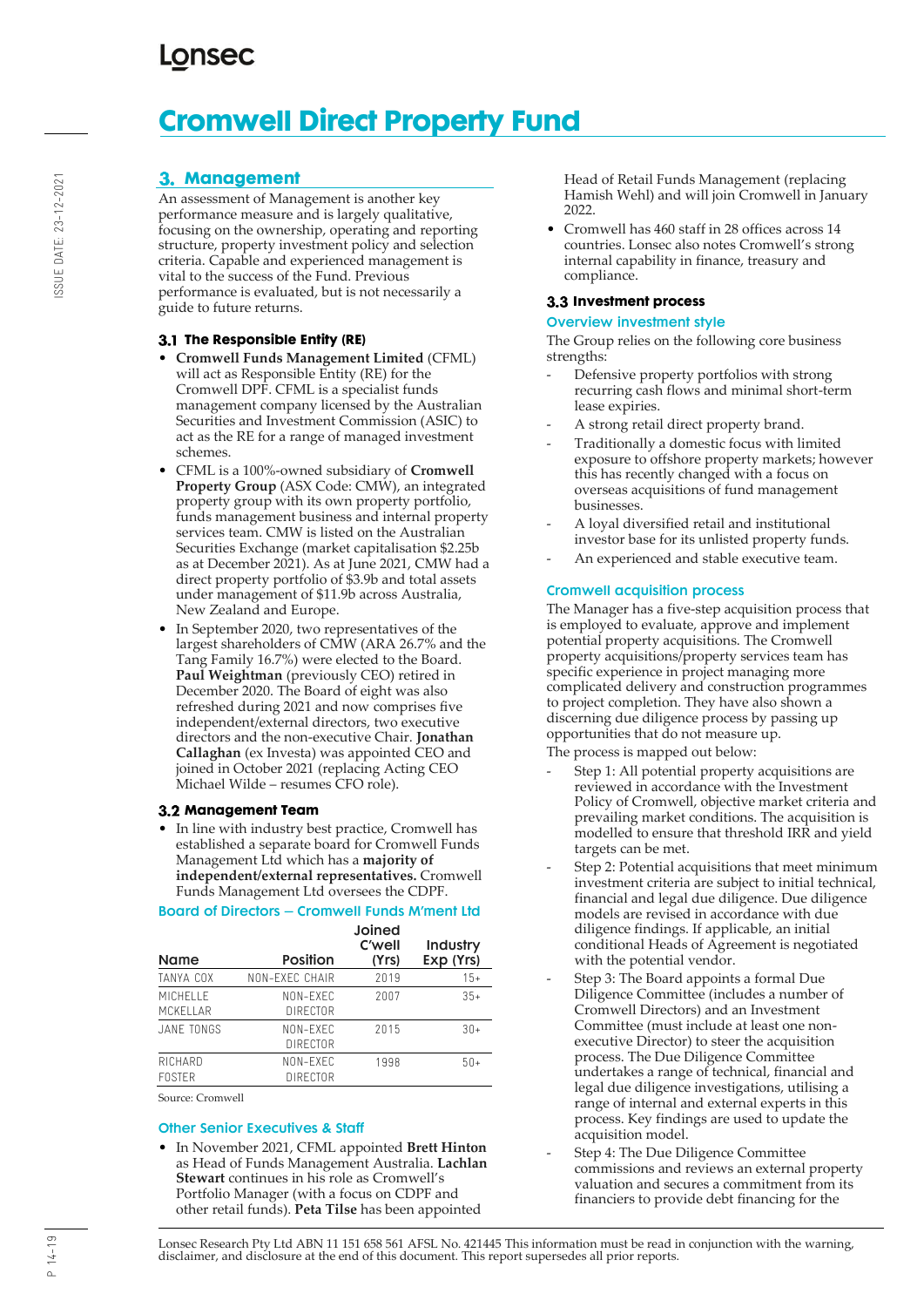# **Cromwell Direct Property Fund**

acquisition. The Due Diligence Committee makes a recommendation to the Investment Committee.

Step 5: If the Investment Committee is satisfied with the due diligence recommendation and the terms of the financiers, it may elect to proceed with the investment. Major transactions may also require full Board approval.

#### Portfolio construction / acquisition criteria

- Larger properties with value-add opportunities are usually suited for the Cromwell balance sheet and more passive assets under \$100m are ideal for syndication. Generally, acquisitions for the listed entity need to be neutral to Group earnings, although there may be a compelling future upside to consider.
- Recent preference has been for office properties, with government/blue-chip tenants in key CBD markets. Sourcing opportunities have benefited from strong relationships with developers.
- After the internal due diligence process, the target total returns at the property level are determined. The Group noted that they have completed multiple due diligences in recent years and ultimately screened out properties as they have not been able to meet the total return hurdle rate.

#### On-going Property Management

• Cromwell has an internal Property and Facilities Management team (including Cromwell Project & Technical Solutions) that operates like an external services provider. This team is responsible for the control of the portfolio capital works.

### **Previous Performance**

#### Cromwell Funds Management Ltd performance

• Each property has a rolling ten-year capital expenditure plan, which is developed as part of the acquisition due diligence process.

They work closely with Property Managers, Leasing Managers and Facility Managers to ensure capital expenditures/tenant fit-outs are well managed.

### ESG and Sustainability

• Cromwell Direct Property Fund had a Global Real Estate Sustainability Benchmark ('GRESB') score in FY21 of 78 out of 100 for its Australian properties. This is in line with the peer group average of 86. GRESB is an environmental, social and governance (ESG) benchmark for real estate and infrastructure assets. A focus in this area can assist in improving property management outcomes (e.g. achieving greater energy efficiency) and attracting better quality tenants.

### Potential Conflict of Interest / Related Party Issues

• Lonsec has sighted Cromwell's '**Conflicts of Interest Policy and Procedure**' as well as 'Related Party Protocol' documents. It is noted that the Company Secretary has overall responsibility for managing conflicts of interest and the Compliance Manager monitors compliance with the policy and procedure. The Manager has adequate policies and procedures in place to manage the risk of any actual and perceived conflict of interest as a result of related party transactions. The Manager or related parties benefit from charging project management; property management; and leasing fees. "All service arrangements are documented and conducted on arm's-length terms".

### Cromwell Direct Property Funds (Total Return to 30 November 2021)

| FUND                               | 1 YR<br>$%$ P.A. | 3 YRS<br>$%$ P.A. | 5 YRS<br>$%$ P.A. | SINCF<br>INCEPTION. | FUND INCEPTION<br>DATE |
|------------------------------------|------------------|-------------------|-------------------|---------------------|------------------------|
| CDPF INCOME RETURN                 | 5.9              | 5.9               | 5.9               | 6.0                 |                        |
| CDPF GROWTH RFTURN                 | 9.8              | 2.8               | 3.1               | 3.9                 |                        |
| CDPF TOTAL RETURN                  | 15.7             | 8.7               | 9.0               | 9.9                 | $AUG-13$               |
| VS LONSEC PFFR GROUP#              | $-1.9$           | $-1.7$            | $-1.8$            | N.A.                |                        |
| <b>SYNDICATES</b>                  |                  |                   |                   |                     |                        |
| CROMWELL P/T 12                    | 32.2             | 71.4              | 16.8              | 16.8                | $OCT-13$               |
| CROMWELL RIVERPARK TRUST           | 24.8             | 13.9              | 16.1              | 15.5                | JUN-09                 |
| CROMWELL IPSWICH CITY HEART TRUST* |                  |                   |                   | 14.6                | $DFC-11$               |

Note: Return as at 31 July 2021. Property sold and funds to be distributed in due course. # Lonsec selection of unlisted non-wholesale open-end funds.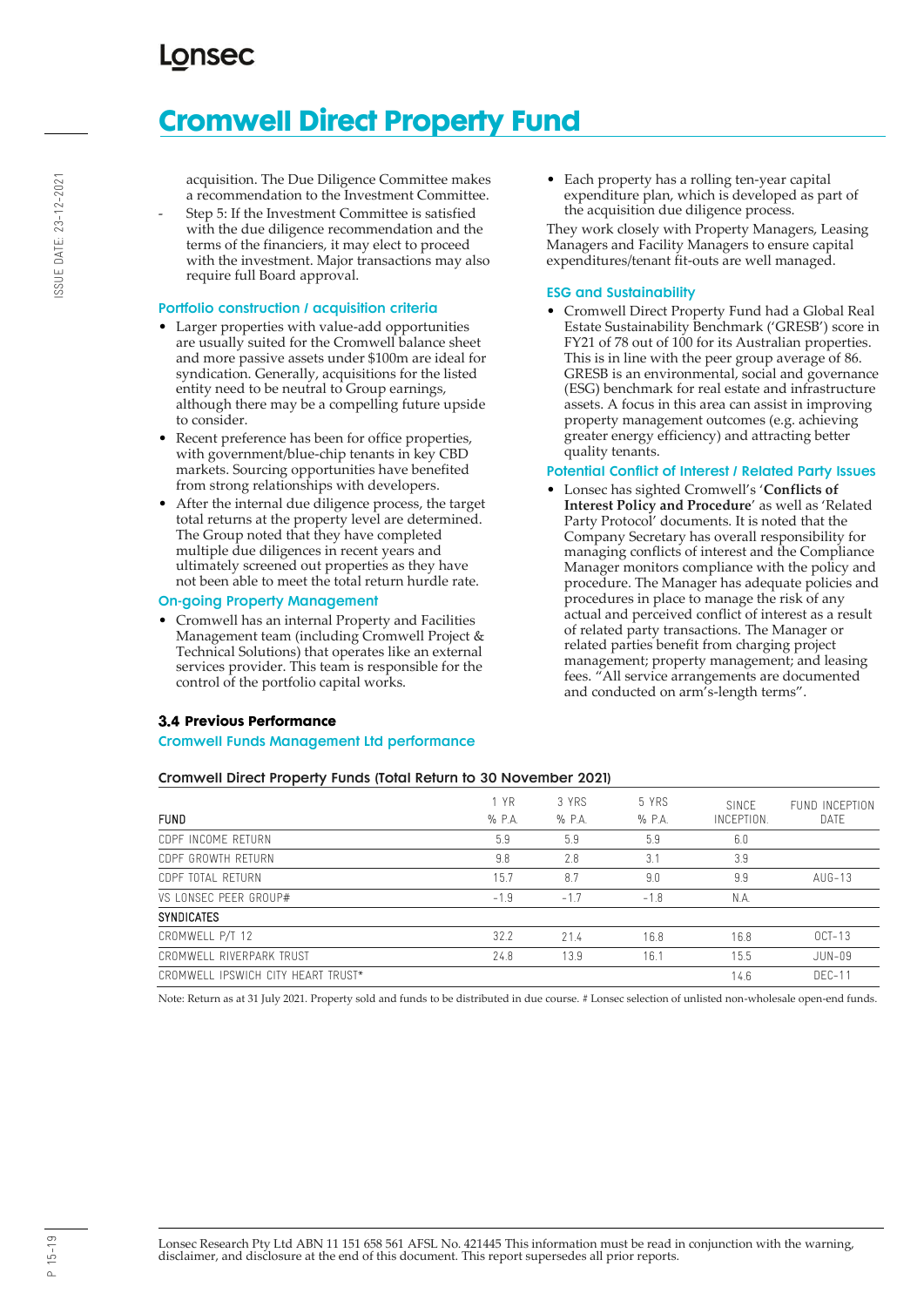# **Cromwell Direct Property Fund**

### **4. Market Analysis**

| 4.1 Australian Office Property Market                  |                                                                      |
|--------------------------------------------------------|----------------------------------------------------------------------|
| Green - positive<br>Red - negative<br>Yellow - neutral | OFFICE                                                               |
| Demand/Supply for<br>space                             | Demand recovering<br>A-grade, but new<br>supply in Melb &<br>Sydney. |
| Vacancy                                                | Sydney & Melb<br>higher than 2019,<br>but flattening.                |
| <b>Rentals</b>                                         | Incentives higher<br>making effective<br>rents lower.                |
| <b>Yields/Cap Rates</b>                                | Tighter, but<br>cautious given<br>interest rates                     |
| <b>Transactions</b>                                    | Recovering, with<br>strong investor<br>demand for quality.           |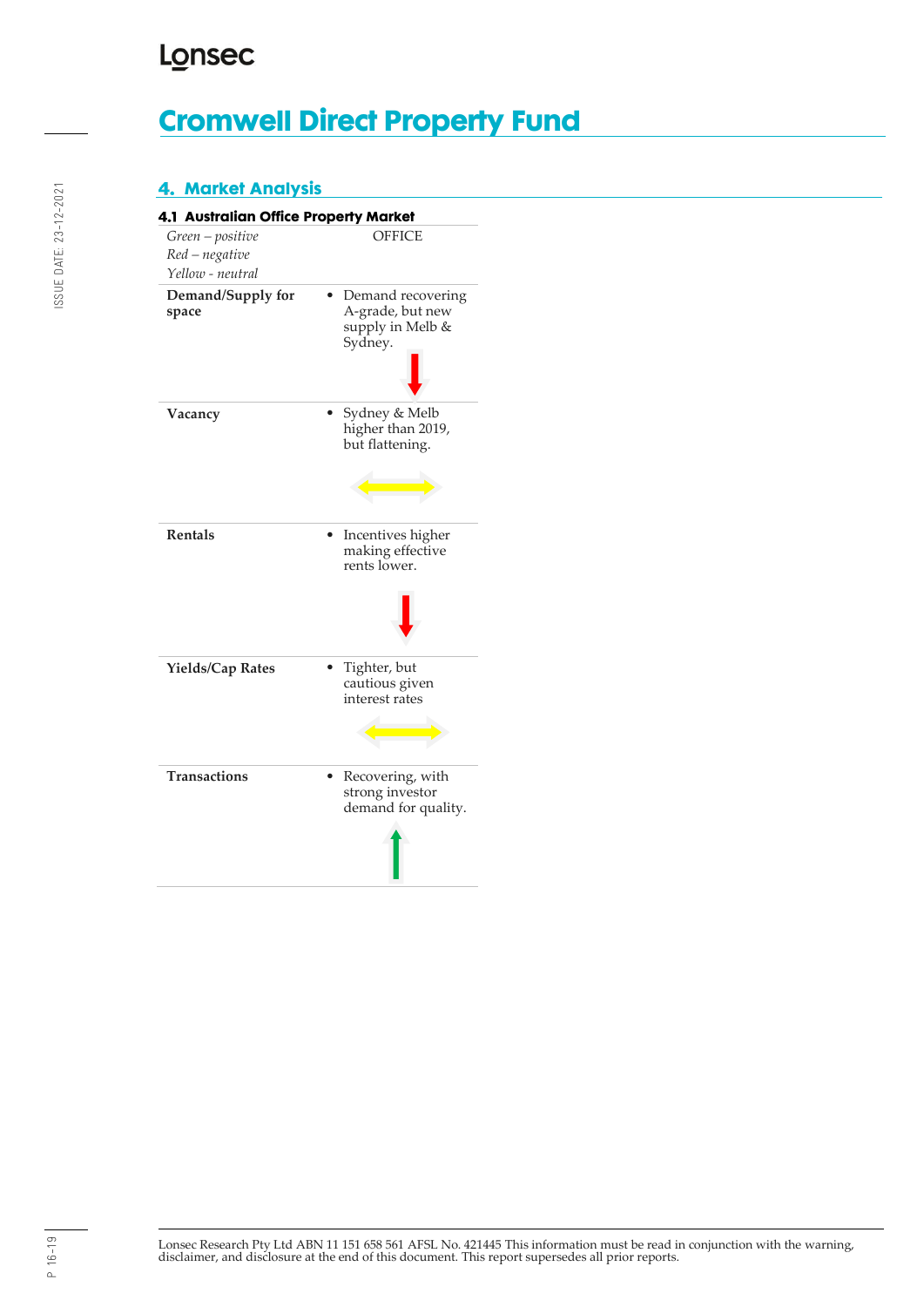# **Cromwell Direct Property Fund**

### **Exit Strategy / Liquidity**

### **Withdrawals and Liquidity**

- At the end of the initial investment term of seven years at the end of June 2020 the Manager offered a full withdrawal opportunity. 9.9% of issued capital was paid out and **the fund term has been extended.**
- The term of the Fund is now five years and the Manager intends to offer a **full liquidity event** at the term expiry about July 2025.
- The Manager provides a **Limited Monthly Withdrawal Facility** (up to 0.5% of the Fund's net asset value per month or higher if the Fund's cash exceeds 6% of assets).
- The **two remaining Cromwell syndicate** investments of CDPF have varying exit points, which gives the Manager the opportunity to exit these investments at different times. However, subject to unit-holder votes, the underlying trusts may continue on for further terms.
- Direct properties can be sold at any time by the Manager. The proceeds of selling either an interest in an underlying trust or direct property could be used for withdrawals.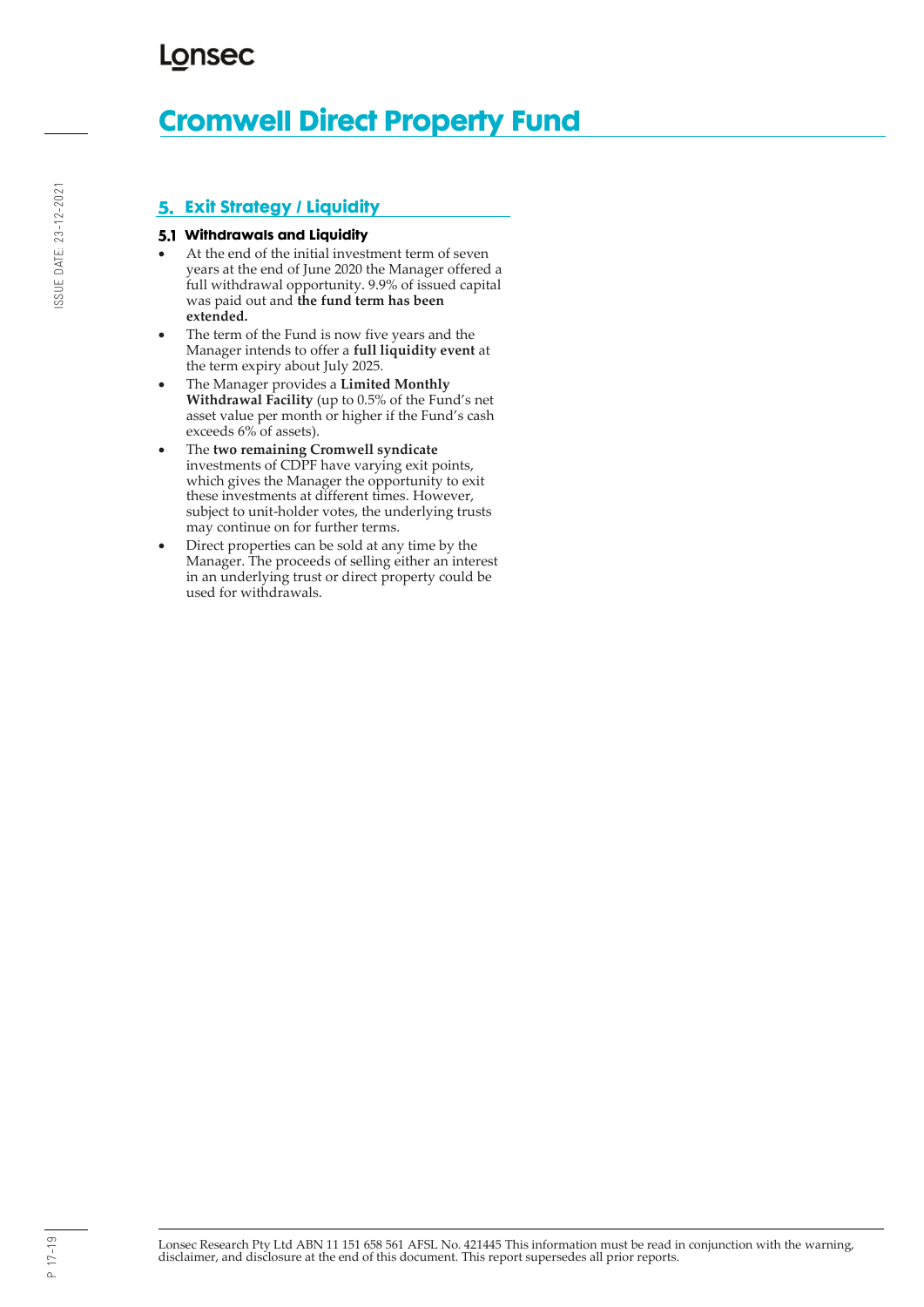# **Cromwell Direct Property Fund**

### **Lonsec Methodology**

The research methodology includes a rating process designed to assess the qualitative and quantitative factors of the investment. The process is consistent for comparable investment products, enabling projects to be individually rated, comparatively ranked, and to establish a Lonsec Research recommendation status for use by financial planners.

The rating determinants are:

- Financial Analysis / Gearing
- Properties
- Management
- Market Analysis
- Exit Strategy

### **Lonsec Direct Assets Research Rating Definitions**

| <b>Highly Recommended</b>        | The Highly Recommended rating indicates that Lonsec has very strong conviction the<br>financial product can generate risk adjusted returns in line with relevant objectives. The<br>financial product is considered a preferred entry point to this asset class or strategy.                                                                                                                                                    |
|----------------------------------|---------------------------------------------------------------------------------------------------------------------------------------------------------------------------------------------------------------------------------------------------------------------------------------------------------------------------------------------------------------------------------------------------------------------------------|
| Recommended                      | The Recommended rating indicates that Lonsec has strong conviction the financial<br>product can generate risk adjusted returns in line with relevant objectives. The financial<br>product is considered an appropriate entry point to this asset class or strategy.                                                                                                                                                             |
| <b>Investment Grade</b>          | The Investment Grade rating indicates that Lonsec has conviction the financial product<br>can generate risk adjusted returns in line with relevant objectives. However, if<br>applicable, Lonsec believes the financial product has fewer competitive advantages than<br>its peers.                                                                                                                                             |
| <b>Fund Watch</b>                | The Fund Watch rating indicates that no new investment into this financial product is<br>recommended. A significant change has occurred with the financial product and a<br>detailed assessment of the change is needed and / or series of rectifying actions required<br>prior to this rating being changed.                                                                                                                   |
| <b>Screened Out</b>              | The Screened Out rating indicates that Lonsec currently does not have conviction that<br>the financial product can generate risk adjusted returns in line with relevant objectives.<br>The financial product currently has insufficient competitive advantages relative to its<br>review peer group (if applicable).                                                                                                            |
| Redeem                           | The Redeem rating indicates the financial product is no longer considered worthy of<br>investment for any time period and investors should immediately redeem units from the<br>financial product, subject to seeking financial advice. An adverse development has taken<br>place that is considered detrimental to the interests of investors.                                                                                 |
|                                  | <b>Financial Products withdrawn from research process</b>                                                                                                                                                                                                                                                                                                                                                                       |
| <b>Capital Raising</b><br>Closed | As the Trust is closed to new investment, it is no longer included on the Lonsec<br>Recommended List and existing Lonsec research reports and ratings have been<br>withdrawn from the Lonsec website. Going forward, Advisers should not rely on prior<br>research in respect of this product.                                                                                                                                  |
|                                  | Lonsec will only be providing further updates should circumstances require. The Trust<br>manager will have to obtain a new Lonsec rating for any new capital raising. Lonsec may<br>also make a recommendation if a roll-over of investor capital is proposed or a liquidity<br>offer is made. An investment in the Trust can be retained.                                                                                      |
| <b>Discontinued Review</b>       | The Discontinued Review status is applied where a fund manager that has approached<br>Lonsec and agreed to tender a financial product for assessment, subsequently elects to<br>discontinue participating in the Review prior to its completion for any reason, other than<br>the financial product being closed or unavailable to retail investors. The Discontinued<br>Review status will be published on the Lonsec website. |
| <b>Cease Coverage</b>            | The Cease Coverage status is applied to financial products where fund managers<br>withdraw from the Lonsec research process after the research process has been<br>completed.                                                                                                                                                                                                                                                   |
| <b>Closed / Wind Up</b>          | The Closed / Wind Up status is applied to a financial product when the fund manager<br>advises Lonsec that the financial product is being wound up and the capital is to be<br>returned to investors.                                                                                                                                                                                                                           |
|                                  |                                                                                                                                                                                                                                                                                                                                                                                                                                 |